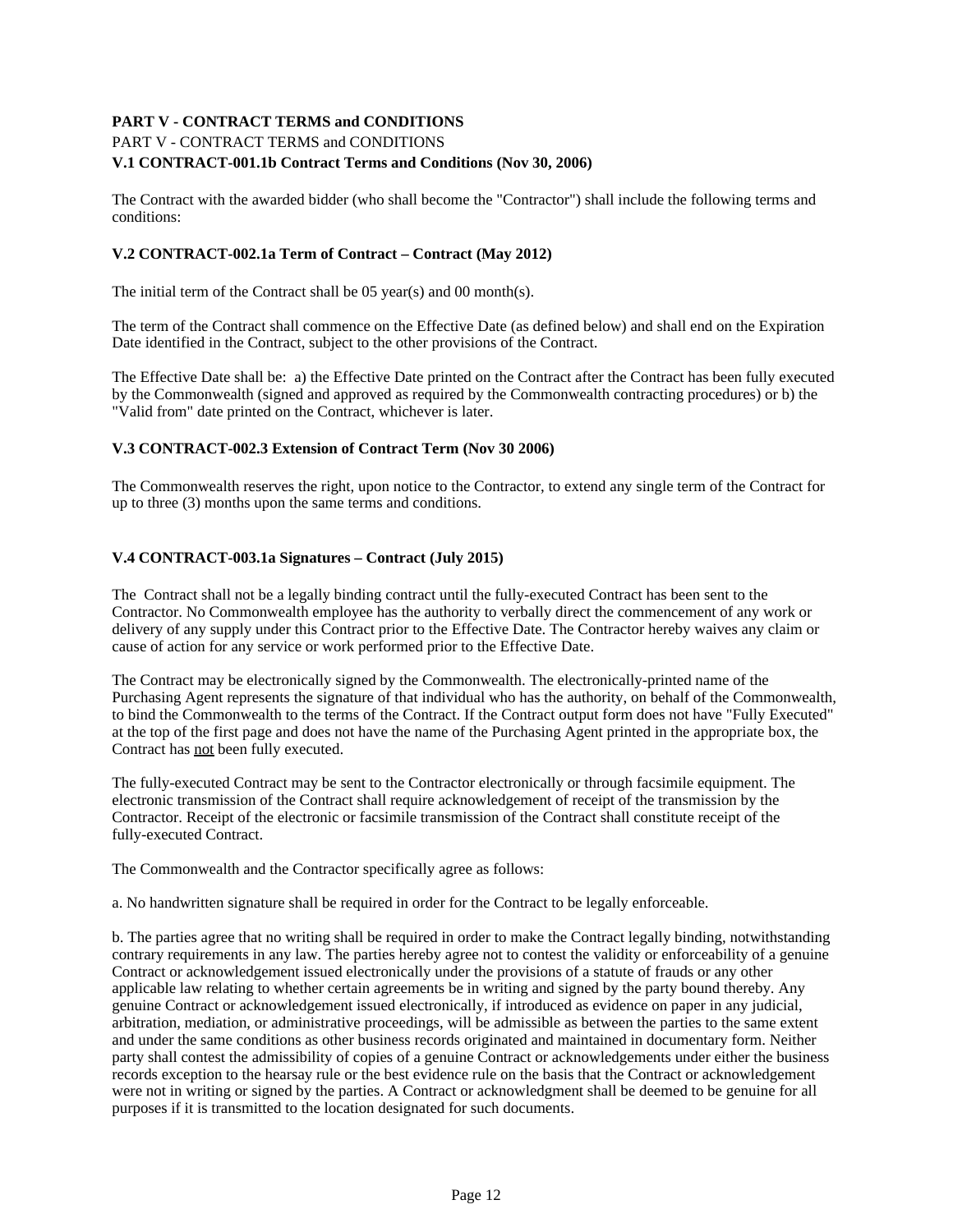c. Each party will immediately take steps to verify any document that appears to be obviously garbled in transmission or improperly formatted to include re-transmission of any such document if necessary.

### **V.5 CONTRACT-004.1a Definitions (Oct 2013)**

As used in this Contract, these words shall have the following meanings:

a. Agency: The department, board, commission or other agency of the Commonwealth of Pennsylvania listed as the Purchasing Agency. If a COSTARS entity or external procurement activity has issued an order against this contract, that entity shall also be identified as "Agency".

b. Contracting Officer: The person authorized to administer this Contract for the Commonwealth and to make written determinations with respect to the Contract.

c. Days: Unless specifically indicated otherwise, days mean calendar days.

d. Developed Works or Developed Materials: All documents, sketches, drawings, designs, works, papers, files, reports, computer programs, computer documentation, data, records, software, samples or any other tangible material without limitation authored or prepared by Contractor as the work product covered in the scope of work for the Project.

e. Documentation: All materials required to support and convey information about the services required by this Contract. It includes, but is not necessarily restricted to, written reports and analyses, diagrams, maps, logical and physical designs, system designs, computer programs, flow charts, disks, and/or other machine-readable storage media.

### f. Services: All Contractor activity necessary to satisfy the Contract.

# **V.6 CONTRACT-005.1b Agency Purchase Orders (July 2015)**

The Agency may issue Purchase Orders against the Contract. These orders constitute the Contractor's authority to make delivery. All Purchase Orders received by the Contractor up to and including the expiration date of the Contract are acceptable and must be performed in accordance with the Contract. Each Purchase Order will be deemed to incorporate the terms and conditions set forth in the Contract.

Purchase Orders may be electronically signed by the Agency. The electronically-printed name of the purchaser represents the signature of that individual who has the authority, on behalf of the Commonwealth, to authorize the Contractor to proceed.

Purchase Orders may be issued electronically or through facsimile equipment. The electronic transmission of a purchase order shall require acknowledgement of receipt of the transmission by the Contractor. Receipt of the electronic or facsimile transmission of the Purchase Order shall constitute receipt of an order. Orders received by the Contractor after 4:00 p.m. will be considered received the following business day.

The Commonwealth and the Contractor specifically agree as follows:

a. No handwritten signature shall be required in order for the Contract or Purchase Order to be legally enforceable.

b. The parties agree that no writing shall be required in order to make the Purchase Order legally binding. The parties hereby agree not to contest the validity or enforceability of a Purchase Order or acknowledgement issued electronically under the provisions of a statute of frauds or any other applicable law relating to whether certain agreements be in writing and signed by the party bound thereby. Any Purchase Order or acknowledgement issued electronically, if introduced as evidence on paper in any judicial, arbitration, mediation, or administrative proceedings, will be admissible as between the parties to the same extent and under the same conditions as other business records originated and maintained in documentary form. Neither party shall contest the admissibility of copies of Purchase Orders or acknowledgements under either the business records exception to the hearsay rule or the best evidence rule on the basis that the Purchase Order or acknowledgement were not in writing or signed by the parties. A Purchase Order or acknowledgment shall be deemed to be genuine for all purposes if it is transmitted to the location designated for such documents.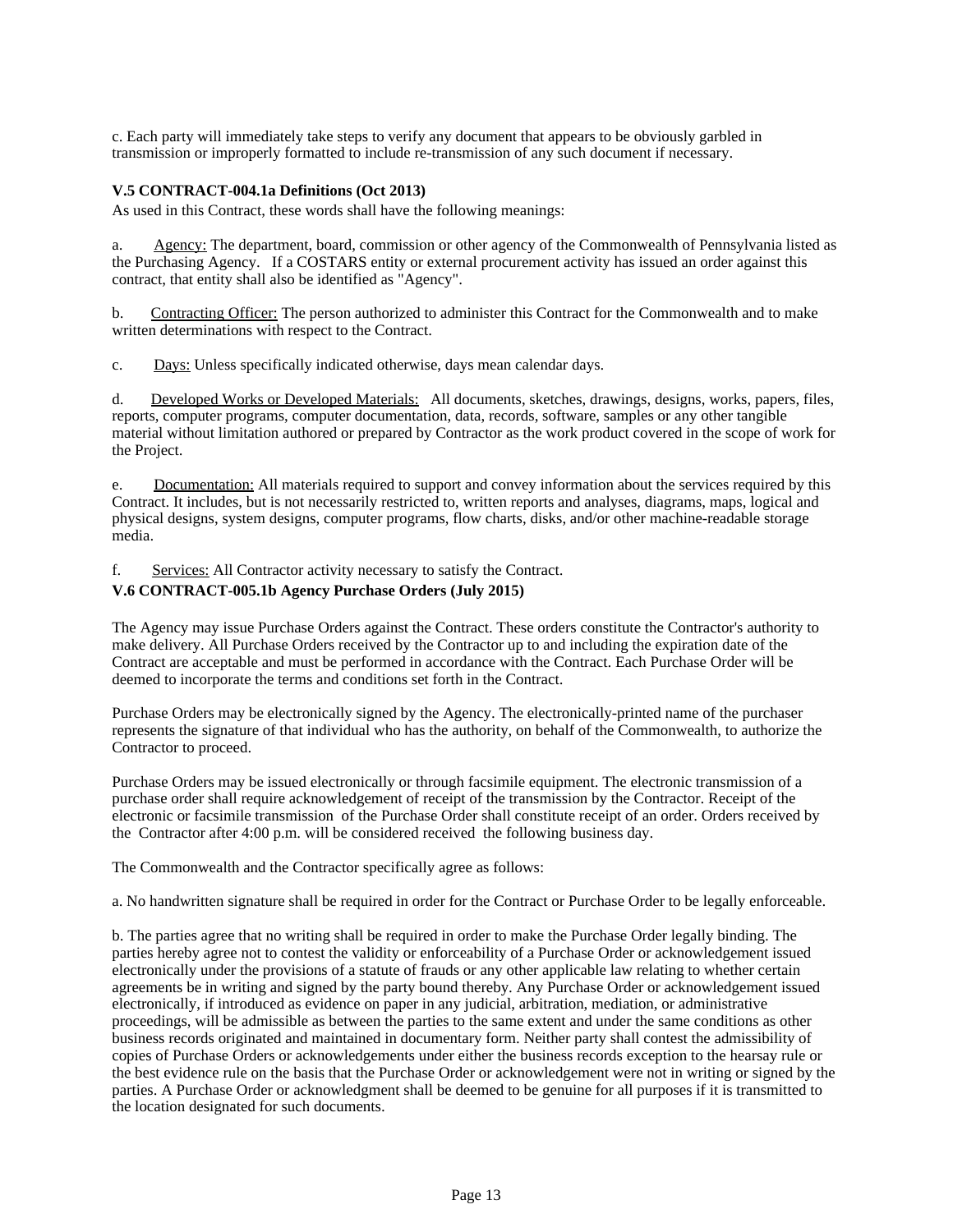c. Each party will immediately take steps to verify any document that appears to be obviously garbled in transmission or improperly formatted to include re-transmission of any such document if necessary.

Purchase Orders under ten thousand dollars (\$10,000) in total amount may also be made in person or by telephone using a Commonwealth Purchasing Card. When an order is placed by telephone, the Commonwealth agency shall provide the agency name, employee name, credit card number, and expiration date of the card. Contractors agree to accept payment through the use of the Commonwealth Purchasing Card.

### **V.7 CONTRACT-006.1 Independent Prime Contractor (Oct 2006)**

In performing its obligations under the Contract, the Contractor will act as an independent contractor and not as an employee or agent of the Commonwealth. The Contractor will be responsible for all services in this Contract whether or not Contractor provides them directly. Further, the Contractor is the sole point of contact with regard to all contractual matters, including payment of any and all charges resulting from the Contract.

# **V.8 CONTRACT-007.01a Supplies Delivery (Nov 30 2006)**

All item(s) shall be delivered F.O.B. Destination. The Contractor agrees to bear the risk of loss, injury, or destruction of the item(s) ordered prior to receipt of the items by the Commonwealth. Such loss, injury, or destruction shall not release the Contractor from any contractual obligations. Except as otherwise provided in this contract, all item(s) must be delivered within the time period specified. Time is of the essence and, in addition to any other remedies, the Contract is subject to termination for failure to deliver as specified. Unless otherwise stated in this Contract, delivery must be made within thirty (30) days after the Effective Date.

### **V.9 CONTRACT-007.02 Estimated Quantities (Nov 30 2006)**

It shall be understood and agreed that any quantities listed in the Contract are estimated only and may be increased or decreased in accordance with the actual requirements of the Commonwealth and that the Commonwealth in accepting any bid or portion thereof, contracts only and agrees to purchase only the materials and services in such quantities as represent the actual requirements of the Commonwealth. The Commonwealth reserves the right to purchase materials and services covered under the Contract through a separate competitive procurement procedure, whenever Commonwealth deems it to be in its best interest.

### **V.10 CONTRACT-008.1a Warranty. (Oct 2006)**

The Contractor warrants that all items furnished and all services performed by the Contractor, its agents and subcontractors shall be free and clear of any defects in workmanship or materials. Unless otherwise stated in the Contract, all items are warranted for a period of one year following delivery by the Contractor and acceptance by the Commonwealth. The Contractor shall repair, replace or otherwise correct any problem with the delivered item. When an item is replaced, it shall be replaced with an item of equivalent or superior quality without any additional cost to the Commonwealth.

### **V.11 CONTRACT-009.1c Patent, Copyright, and Trademark Indemnity (Oct 2013)**

The Contractor warrants that it is the sole owner or author of, or has entered into a suitable legal agreement concerning either: a) the design of any product or process provided or used in the performance of the Contract which is covered by a patent, copyright, or trademark registration or other right duly authorized by state or federal law or b) any copyrighted matter in any report, document or other material provided to the Commonwealth under the contract.

The Contractor shall defend any suit or proceeding brought against the Commonwealth on account of any alleged patent, copyright or trademark infringement in the United States of any of the products provided or used in the performance of the Contract.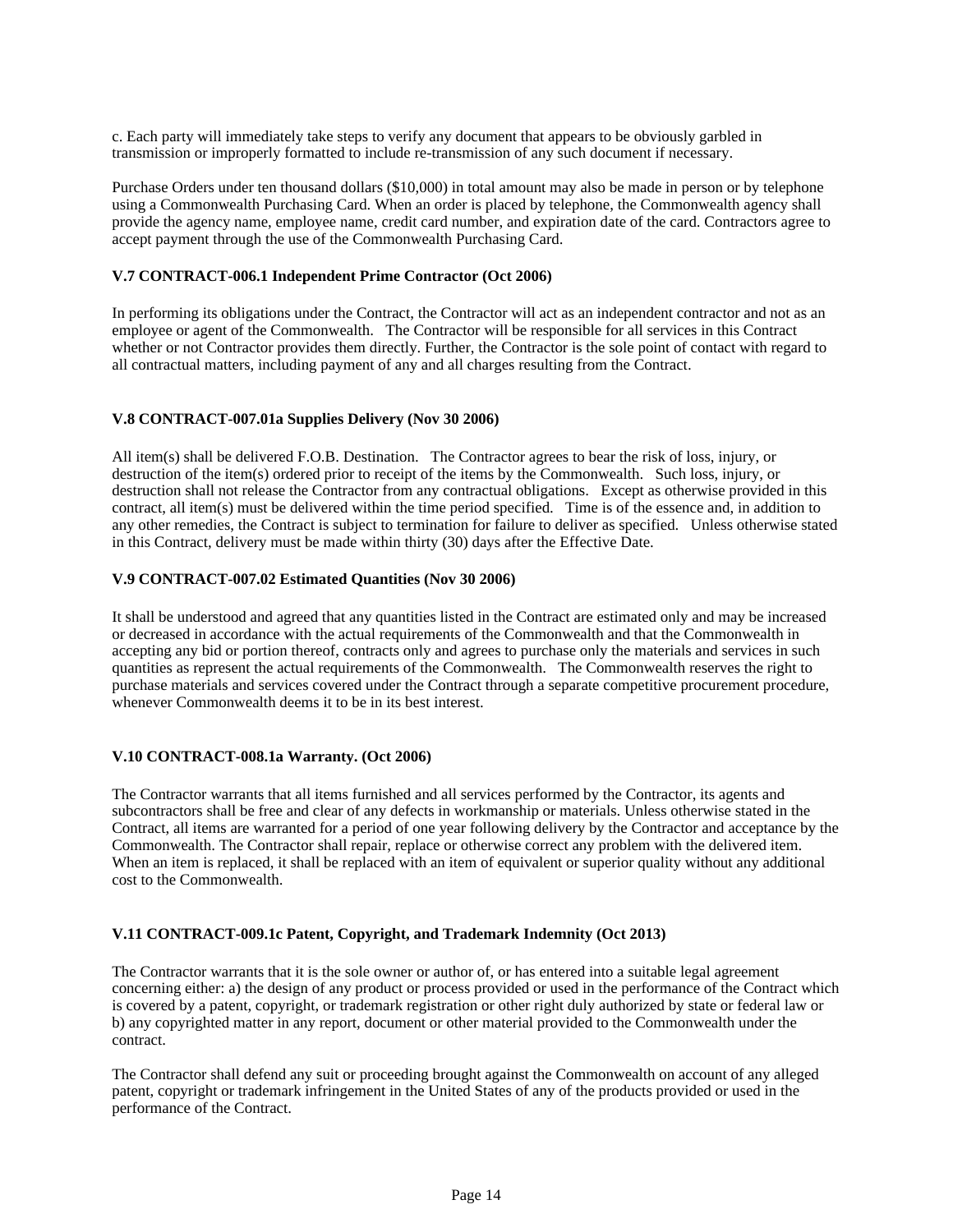This is upon condition that the Commonwealth shall provide prompt notification in writing of such suit or proceeding; full right, authorization and opportunity to conduct the defense thereof; and full information and all reasonable cooperation for the defense of same.

As principles of governmental or public law are involved, the Commonwealth may participate in or choose to conduct, in its sole discretion, the defense of any such action.

If information and assistance are furnished by the Commonwealth at the Contractor's written request, it shall be at the Contractor's expense, but the responsibility for such expense shall be only that within the Contractor's written authorization.

The Contractor shall indemnify and hold the Commonwealth harmless from all damages, costs, and expenses, including attorney's fees that the Contractor or the Commonwealth may pay or incur by reason of any infringement or violation of the rights occurring to any holder of copyright, trademark, or patent interests and rights in any products provided or used in the performance of the Contract.

If any of the products provided by the Contractor in such suit or proceeding are held to constitute infringement and the use is enjoined, the Contractor shall, at its own expense and at its option, either procure the right to continue use of such infringement products, replace them with non-infringement equal performance products or modify them so that they are no longer infringing.

If the Contractor is unable to do any of the preceding, the Contractor agrees to remove all the equipment or software which are obtained contemporaneously with the infringing product, or, at the option of the Commonwealth, only those items of equipment or software which are held to be infringing, and to pay the Commonwealth: 1) any amounts paid by the Commonwealth towards the purchase of the product, less straight line depreciation; 2) any license fee paid by the Commonwealth for the use of any software, less an amount for the period of usage; and 3) the pro rata portion of any maintenance fee representing the time remaining in any period of maintenance paid for. The obligations of the Contractor under this paragraph continue without time limit. No costs or expenses shall be incurred for the account of the Contractor without its written consent.

### **V.12 CONTRACT-009.1d Ownership Rights (Oct 2006)**

The Commonwealth shall have unrestricted authority to reproduce, distribute, and use any submitted report, data, or material, and any software or modifications and any associated documentation that is designed or developed and delivered to the Commonwealth as part of the performance of the Contract.

# **V.13 CONTRACT-010.1a Acceptance (Oct 2006)**

No item(s) received by the Commonwealth shall be deemed accepted until the Commonwealth has had a reasonable opportunity to inspect the item(s). Any item(s) which is discovered to be defective or fails to conform to the specifications may be rejected upon initial inspection or at any later time if the defects contained in the item(s) or the noncompliance with the specifications were not reasonably ascertainable upon the initial inspection. It shall thereupon become the duty of the Contractor to remove rejected item(s) from the premises without expense to the Commonwealth within fifteen (15) days after notification. Rejected item(s) left longer than fifteen (15) days will be regarded as abandoned, and the Commonwealth shall have the right to dispose of them as its own property and shall retain that portion of the proceeds of any sale which represents the Commonwealth's costs and expenses in regard to the storage and sale of the item(s). Upon notice of rejection, the Contractor shall immediately replace all such rejected item(s) with others conforming to the specifications and which are not defective. If the Contractor fails, neglects or refuses to do so, the Commonwealth shall then have the right to procure a corresponding quantity of such item(s), and deduct from any monies due or that may thereafter become due to the Contractor, the difference between the price stated in the Contract and the cost thereof to the Commonwealth.

# **V.14 CONTRACT-010.2 Product Conformance (March 2012)**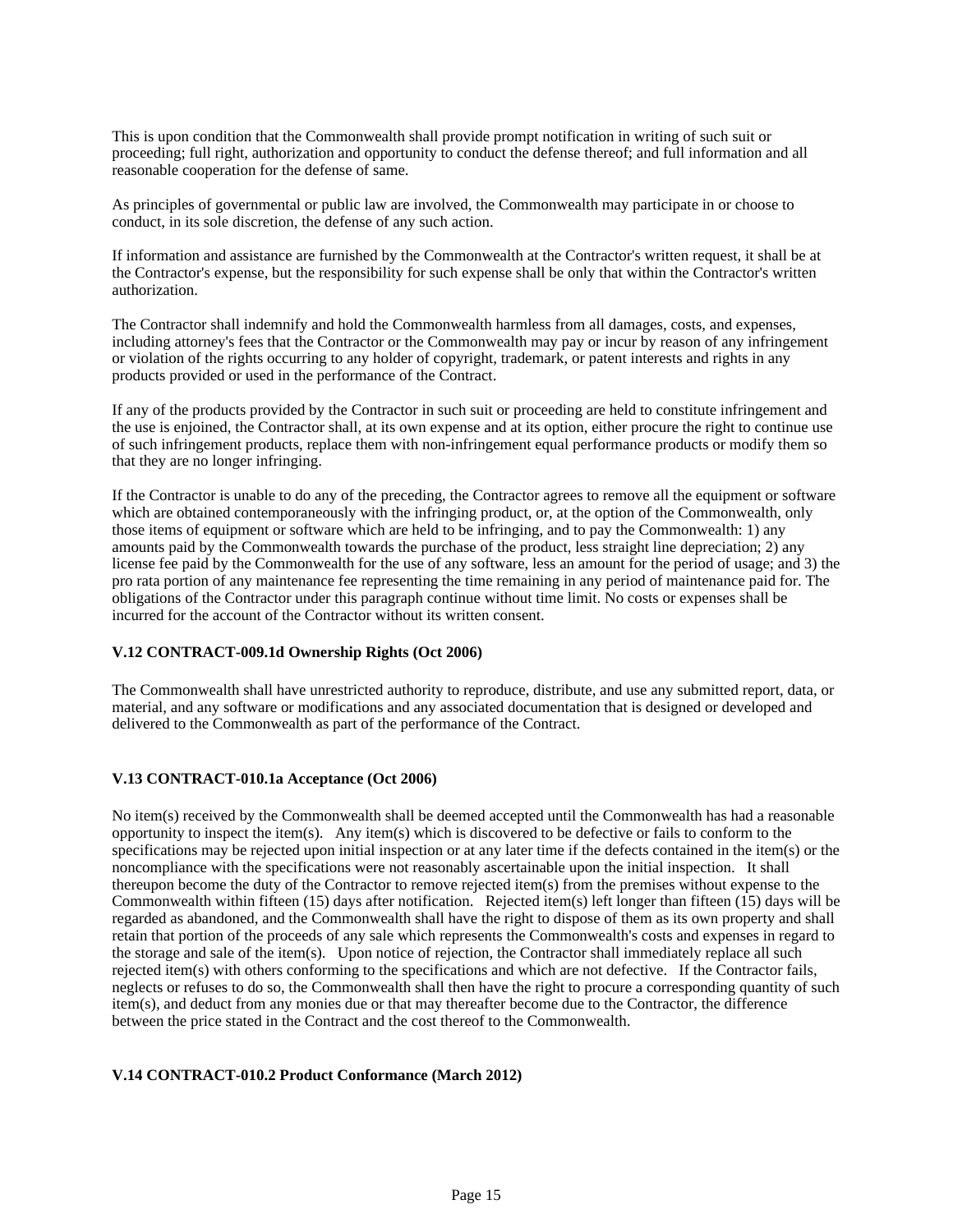The Commonwealth reserves the right to require any and all Contractors to:

1. Provide certified data from laboratory testing performed by the Contractor, or performed by an independent laboratory, as specified by the Commonwealth.

2. Supply published manufacturer product documentation.

3. Permit a Commonwealth representative to witness testing at the Contractor's location or at an independent laboratory.

- 4. Complete a survey/questionnaire relating to the bid requirements and specifications.
- 5. Provide customer references.
- 6. Provide a product demonstration at a location near Harrisburg or the using agency location.

### **V.15 CONTRACT-010.3 Rejected Material Not Considered Abandoned (March 2012)**

The Commonwealth shall have the right to not regard any rejected material as abandoned and to demand that the Contractor remove the rejected material from the premises within thirty (30) days of notification. The Contractor shall be responsible for removal of the rejected material as well as proper clean-up. If the Contractor fails or refuses to remove the rejected material as demanded by the Commonwealth, the Commonwealth may seek payment from, or set-off from any payments due to the Contractor under this or any other Contract with the Commonwealth, the costs of removal and clean-up. This is in addition to all other rights to recover costs incurred by the Commonwealth.

### **V.16 CONTRACT-011.1a Compliance With Law (Oct 2006)**

The Contractor shall comply with all applicable federal and state laws and regulations and local ordinances in the performance of the Contract.

#### **V.17 CONTRACT-013.1 Environmental Provisions (Oct 2006)**

In the performance of the Contract, the Contractor shall minimize pollution and shall strictly comply with all applicable environmental laws and regulations, including, but not limited to: the Clean Streams Law Act of June 22, 1937 (P.L. 1987, No. 394), as amended 35 P.S. Section 691.601 et seq.; the Pennsylvania Solid Waste Management Act, Act of July 7, 1980 (P.L. 380, No. 97), as amended, 35 P.S. Section 6018.101 et seq. ; and the Dam Safety and Encroachment Act, Act of November 26, 1978 (P.L. 1375, No. 325), as amended , 32 P.S. Section 693.1.

### **V.18 CONTRACT-014.1 Post-Consumer Recycled Content (June 2016)**

Except as specifically waived by the Department of General Services in writing, any products which are provided to the Commonwealth as a part of the performance of the Contract must meet the minimum percentage levels for total recycled content as specified by the Environmental Protection Agency in its Comprehensive Procurement Guidelines, which can be found at https://www.epa.gov/smm/comprehensive-procurement-guideline-cpg-program .

#### **V.19 CONTRACT-014.3 Recycled Content Enforcement (February 2012)**

The Contractor may be required, after delivery of the Contract item(s), to provide the Commonwealth with documentary evidence that the item(s) was in fact produced with the required minimum percentage of post-consumer and recovered material content.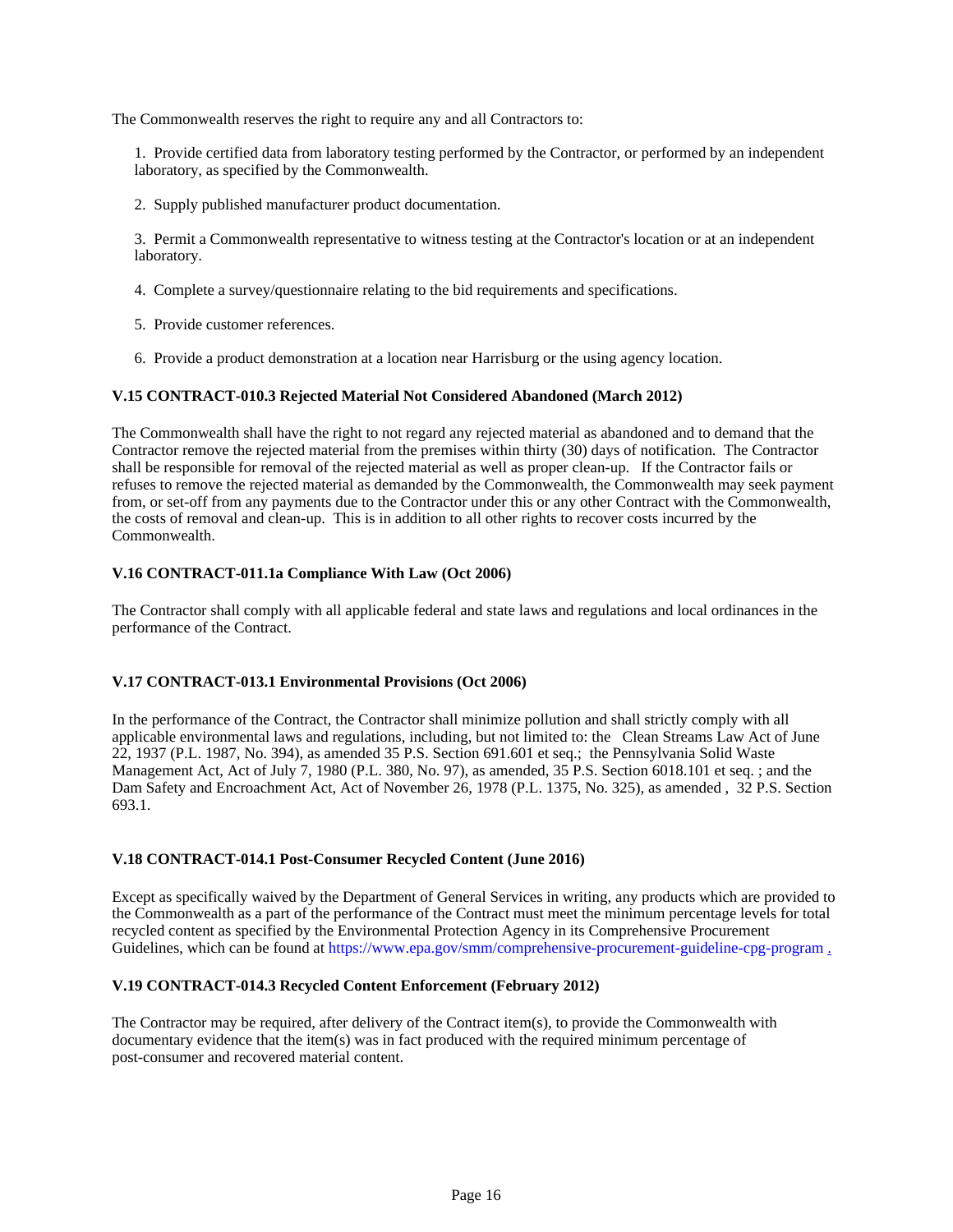### **V.20 CONTRACT-015.1 Compensation (Oct 2006)**

The Contractor shall be required to furnish the awarded item(s) at the price(s) quoted in the Purchase Order. All item(s) shall be delivered within the time period(s) specified in the Purchase Order. The Contractor shall be compensated only for item(s) that are delivered and accepted by the Commonwealth.

# **V.21 CONTRACT-015.2 Billing Requirements (February 2012)**

Unless the Contractor has been authorized by the Commonwealth for Evaluated Receipt Settlement or Vendor Self-Invoicing , the Contractor shall include in all of its invoices the following minimum information:

- Vendor name and "Remit to" address, including SAP Vendor number;
- Bank routing information, if ACH;
- SAP Purchase Order number;
- Delivery Address, including name of Commonwealth agency;
- Description of the supplies/services delivered in accordance with SAP Purchase Order (include purchase order line number if possible);
- Quantity provided;
- Unit price;
- Price extension;
- Total price; and
- Delivery date of supplies or services.

If an invoice does not contain the minimum information set forth in this paragraph, the Commonwealth may return the invoice as improper. If the Commonwealth returns an invoice as improper, the time for processing a payment will be suspended until the Commonwealth receives a correct invoice. The Contractor may not receive payment until the Commonwealth has received a correct invoice.

Contractors are required to establish separate billing accounts with each using agency and invoice them directly. Each invoice shall be itemized with adequate detail and match the line item on the Purchase Order. In no instance shall any payment be made for services to the Contractor that are not in accordance with the prices on the Purchase Order, the Contract, updated price lists or any discounts negotiated by the purchasing agency.

# **V.22 CONTRACT-016.1 Payment (Oct 2006)**

- a. The Commonwealth shall put forth reasonable efforts to make payment by the required payment date. The required payment date is: (a) the date on which payment is due under the terms of the Contract; (b) thirty (30) days after a proper invoice actually is received at the "Bill To" address if a date on which payment is due is not specified in the Contract (a "proper" invoice is not received until the Commonwealth accepts the service as satisfactorily performed); or (c) the payment date specified on the invoice if later than the dates established by (a) and (b) above. Payment may be delayed if the payment amount on an invoice is not based upon the price(s) as stated in the Contract. If any payment is not made within fifteen (15) days after the required payment date, the Commonwealth may pay interest as determined by the Secretary of Budget in accordance with Act No. 266 of 1982 and regulations promulgated pursuant thereto. Payment should not be construed by the Contractor as acceptance of the service performed by the Contractor. The Commonwealth reserves the right to conduct further testing and inspection after payment, but within a reasonable time after performance, and to reject the service if such post payment testing or inspection discloses a defect or a failure to meet specifications. The Contractor agrees that the Commonwealth may set off the amount of any state tax liability or other obligation of the Contractor or its subsidiaries to the Commonwealth against any payments due the Contractor under any contract with the Commonwealth.
- b. The Commonwealth shall have the option of using the Commonwealth purchasing card to make purchases under the Contract or Purchase Order. The Commonwealth's purchasing card is similar to a credit card in that there will be a small fee which the Contractor will be required to pay and the Contractor will receive payment directly from the card issuer rather than the Commonwealth. Any and all fees related to this type of payment are the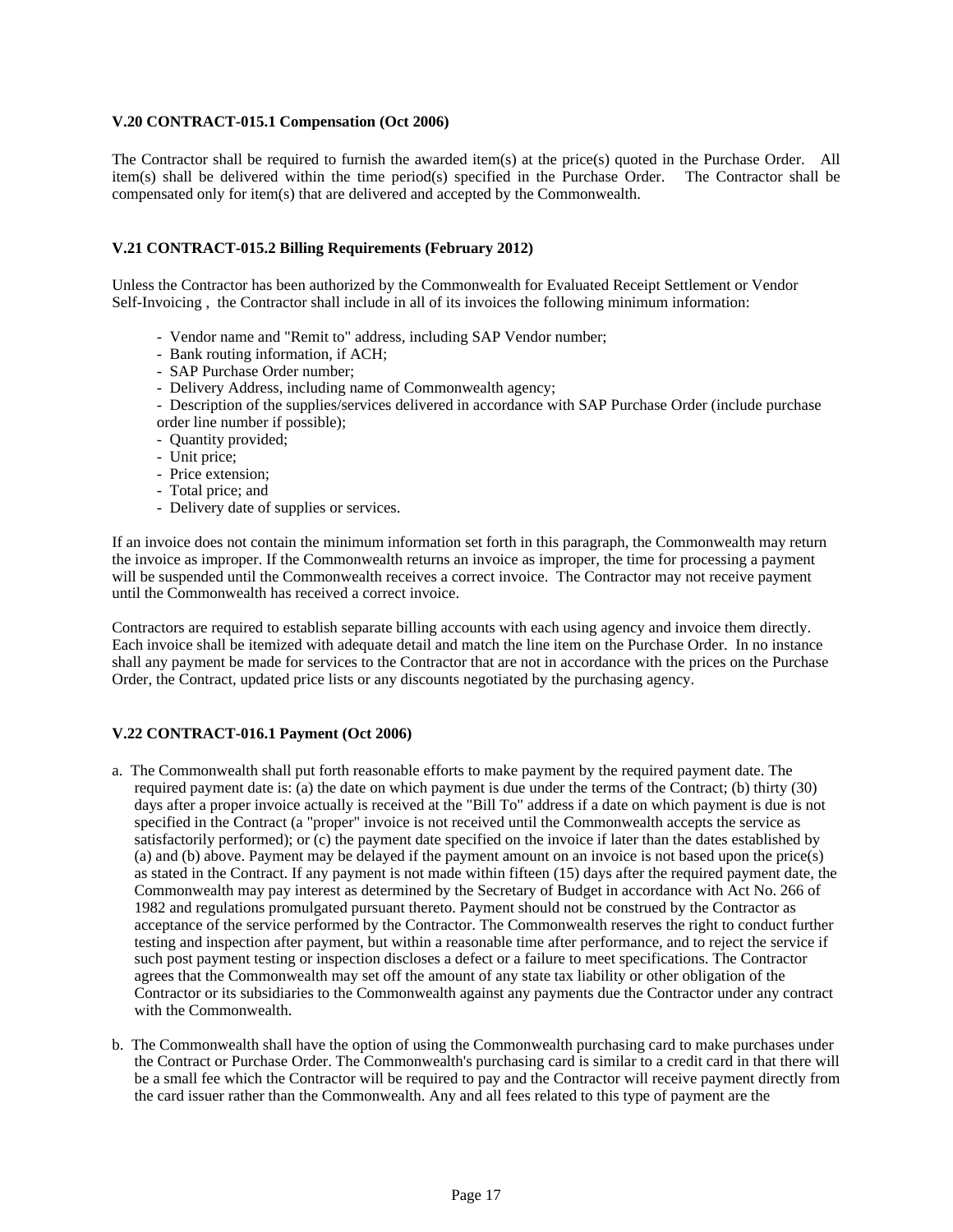responsibility of the Contractor. In no case will the Commonwealth allow increases in prices to offset credit card fees paid by the Contractor or any other charges incurred by the Contractor, unless specifically stated in the terms of the Contract or Purchase Order.

### **V.23 CONTRACT-016.2 Payment – Electronic Funds Transfer (February 2014)**

a. The Commonwealth will make contract payments through the Automated Clearing House (ACH). Within 10 days of award of the contract or purchase order, the contractor must submit or must have already submitted their ACH information within their user profile in the Commonwealth's procurement system (SRM).

b. The contractor must submit a unique invoice number with each invoice submitted. The unique invoice number will be listed on the Commonwealth of Pennsylvania's ACH remittance advice to enable the contractor to properly apply the state agency's payment to the invoice submitted.

c. It is the responsibility of the contractor to ensure that the ACH information contained in SRM is accurate and complete. Failure to maintain accurate and complete information may result in delays in payments.

### **V.24 CONTRACT-017.1 Taxes (Dec 5 2006)**

The Commonwealth is exempt from all excise taxes imposed by the Internal Revenue Service and has accordingly registered with the Internal Revenue Service to make tax free purchases under Registration No. 23-23740001-K. With the exception of purchases of the following items, no exemption certificates are required and none will be issued: undyed diesel fuel, tires, trucks, gas guzzler emergency vehicles, and sports fishing equipment. The Commonwealth is also exempt from Pennsylvania state sales tax, local sales tax, public transportation assistance taxes and fees and vehicle rental tax. The Department of Revenue regulations provide that exemption certificates are not required for sales made to governmental entities and none will be issued. Nothing in this paragraph is meant to exempt a construction contractor from the payment of any of these taxes or fees which are required to be paid with respect to the purchase, use, rental, or lease of tangible personal property or taxable services used or transferred in connection with the performance of a construction contract.

### **V.25 CONTRACT-018.1 Assignment of Antitrust Claims (Oct 2006)**

The Contractor and the Commonwealth recognize that in actual economic practice, overcharges by the Contractor's suppliers resulting from violations of state or federal antitrust laws are in fact borne by the Commonwealth. As part of the consideration for the award of the Contract, and intending to be legally bound, the Contractor assigns to the Commonwealth all right, title and interest in and to any claims the Contractor now has, or may acquire, under state or federal antitrust laws relating to the products and services which are the subject of this Contract.

### **V.26 CONTRACT-019.1 Hold Harmless Provision (Nov 30 2006)**

- a. The Contractor shall hold the Commonwealth harmless from and indemnify the Commonwealth against any and all third party claims, demands and actions based upon or arising out of any activities performed by the Contractor and its employees and agents under this Contract, provided the Commonwealth gives Contractor prompt notice of any such claim of which it learns. Pursuant to the Commonwealth Attorneys Act (71 P.S. Section 732-101, et seq.), the Office of Attorney General (OAG) has the sole authority to represent the Commonwealth in actions brought against the Commonwealth. The OAG may, however, in its sole discretion and under such terms as it deems appropriate, delegate its right of defense. If OAG delegates the defense to the Contractor, the Commonwealth will cooperate with all reasonable requests of Contractor made in the defense of such suits.
- b. Notwithstanding the above, neither party shall enter into any settlement without the other party's written consent, which shall not be unreasonably withheld. The Commonwealth may, in its sole discretion, allow the Contractor to control the defense and any related settlement negotiations.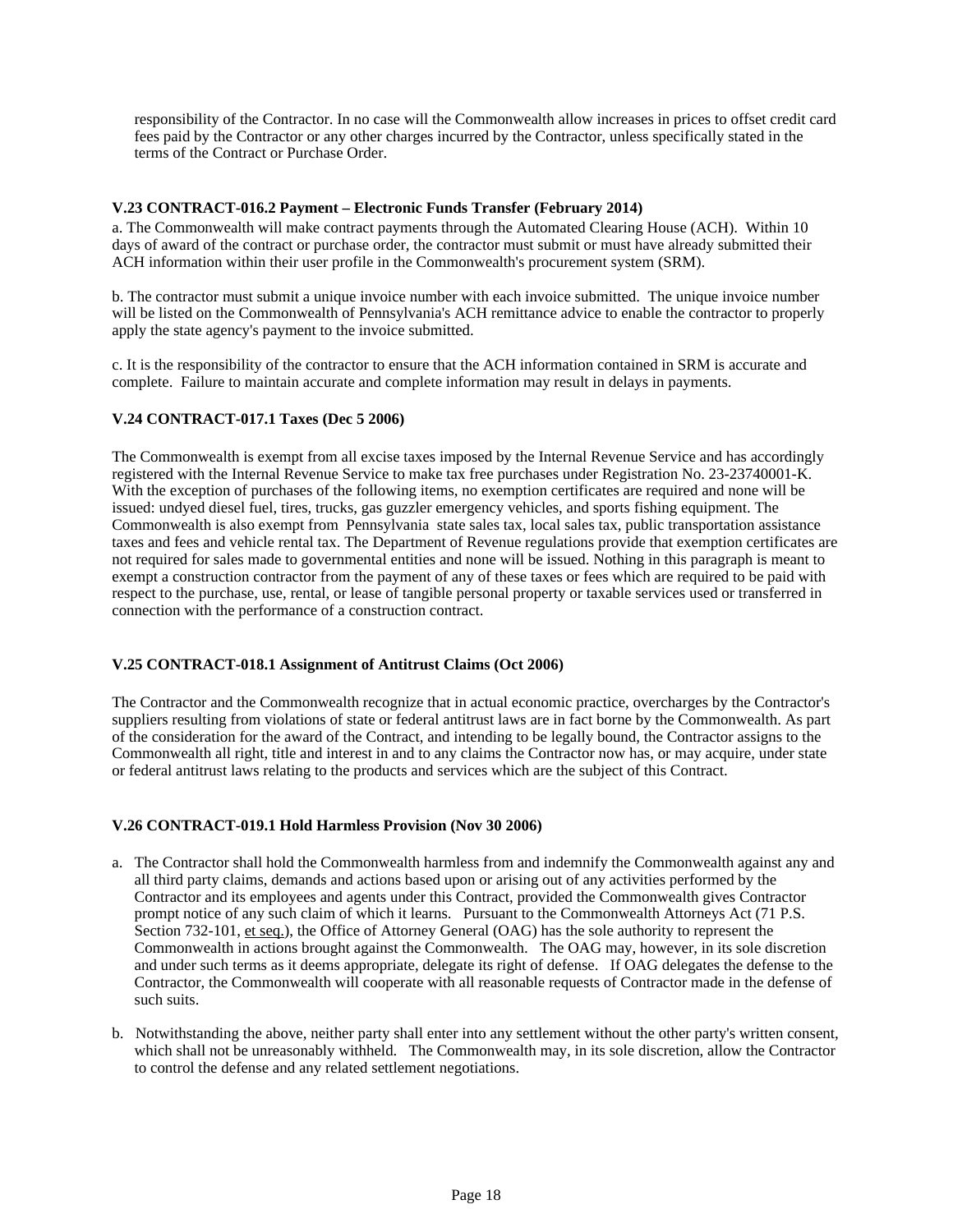### **V.27 CONTRACT-020.1 Audit Provisions (Oct 2006)**

The Commonwealth shall have the right, at reasonable times and at a site designated by the Commonwealth, to audit the books, documents and records of the Contractor to the extent that the books, documents and records relate to costs or pricing data for the Contract. The Contractor agrees to maintain records which will support the prices charged and costs incurred for the Contract. The Contractor shall preserve books, documents, and records that relate to costs or pricing data for the Contract for a period of three (3) years from date of final payment. The Contractor shall give full and free access to all records to the Commonwealth and/or their authorized representatives.

### **V.28 CONTRACT-021.1 Default (Oct 2013)**

a. The Commonwealth may, subject to the Force Majeure provisions of this Contract, and in addition to its other rights under the Contract, declare the Contractor in default by written notice thereof to the Contractor, and terminate (as provided in the Termination Provisions of this Contract) the whole or any part of this Contract or any Purchase Order for any of the following reasons:

1) Failure to begin work within the time specified in the Contract or Purchase Order or as otherwise specified;

2) Failure to perform the work with sufficient labor, equipment, or material to ensure the completion of the specified work in accordance with the Contract or Purchase Order terms;

3) Unsatisfactory performance of the work;

4) Failure to deliver the awarded item(s) within the time specified in the Contract or Purchase Order or as otherwise specified;

5) Improper delivery;

6) Failure to provide an item(s) which is in conformance with the specifications referenced in the Contract or Purchase Order;

7) Delivery of a defective item;

- 8) Failure or refusal to remove material, or remove and replace any work rejected as defective or unsatisfactory;
- 9) Discontinuance of work without approval;

10) Failure to resume work, which has been discontinued, within a reasonable time after notice to do so;

- 11) Insolvency or bankruptcy;
- 12) Assignment made for the benefit of creditors;

13) Failure or refusal within 10 days after written notice by the Contracting Officer, to make payment or show cause why payment should not be made, of any amounts due for materials furnished, labor supplied or performed, for equipment rentals, or for utility services rendered;

14) Failure to protect, to repair, or to make good any damage or injury to property;

- 15) Breach of any provision of the Contract;
- 16) Failure to comply with representations made in the Contractor's bid/proposal; or

17) Failure to comply with applicable industry standards, customs, and practice.

b. In the event that the Commonwealth terminates this Contract or any Purchase Order in whole or in part as provided in Subparagraph a. above, the Commonwealth may procure, upon such terms and in such manner as it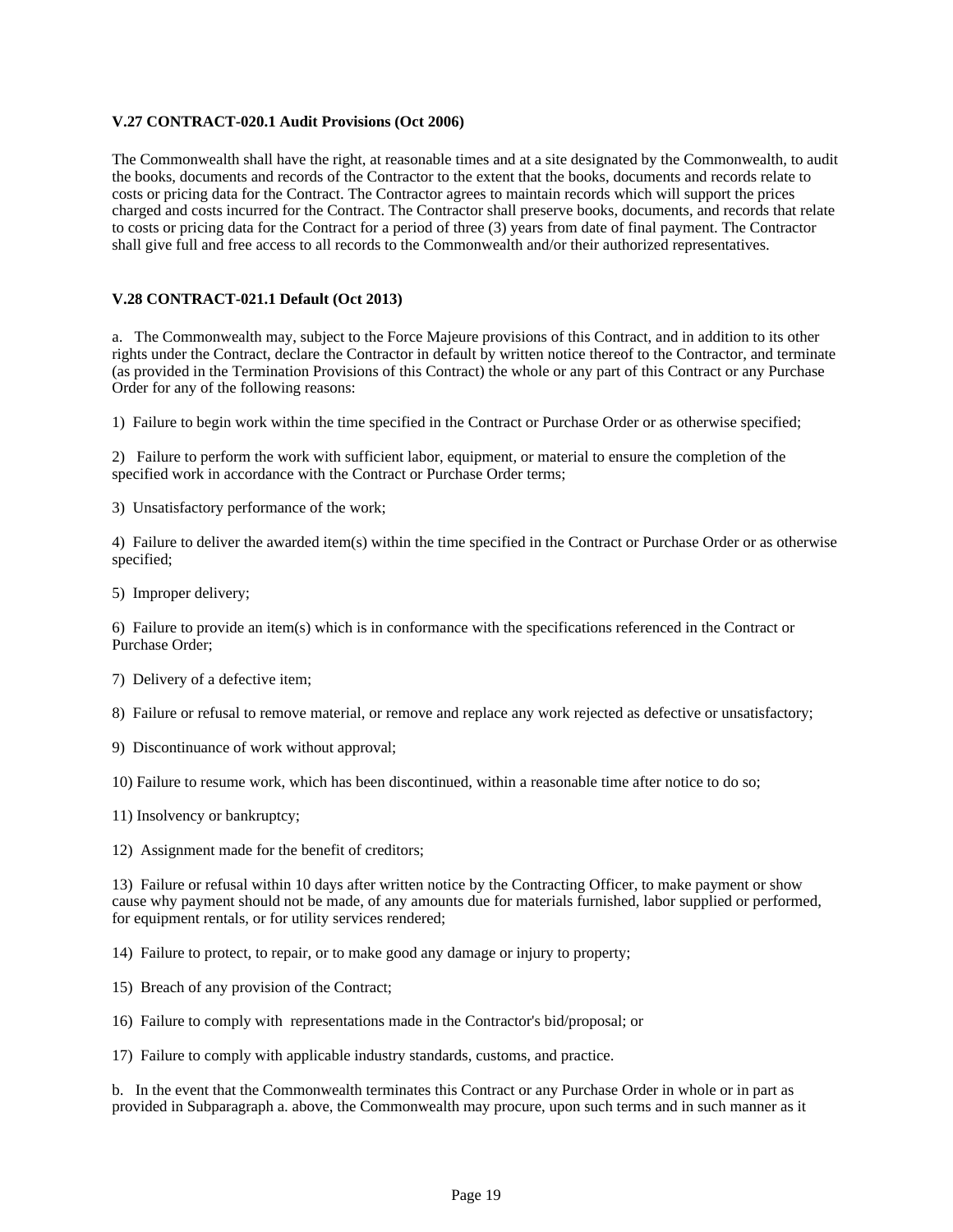determines, items similar or identical to those so terminated, and the Contractor shall be liable to the Commonwealth for any reasonable excess costs for such similar or identical items included within the terminated part of the Contract or Purchase Order.

c. If the Contract or a Purchase Order is terminated as provided in Subparagraph a. above, the Commonwealth, in addition to any other rights provided in this paragraph, may require the Contractor to transfer title and deliver immediately to the Commonwealth in the manner and to the extent directed by the Contracting Officer, such partially completed items, including, where applicable, reports, working papers and other documentation, as the Contractor has specifically produced or specifically acquired for the performance of such part of the Contract or Purchase Order as has been terminated. Except as provided below, payment for completed work accepted by the Commonwealth shall be at the Contract price. Except as provided below, payment for partially completed items including, where applicable, reports and working papers, delivered to and accepted by the Commonwealth shall be in an amount agreed upon by the Contractor and Contracting Officer. The Commonwealth may withhold from amounts otherwise due the Contractor for such completed or partially completed works, such sum as the Contracting Officer determines to be necessary to protect the Commonwealth against loss.

d. The rights and remedies of the Commonwealth provided in this paragraph shall not be exclusive and are in addition to any other rights and remedies provided by law or under this Contract.

e. The Commonwealth's failure to exercise any rights or remedies provided in this paragraph shall not be construed to be a waiver by the Commonwealth of its rights and remedies in regard to the event of default or any succeeding event of default.

f. Following exhaustion of the Contractor's administrative remedies as set forth in the Contract Controversies Provision of the Contract, the Contractor's exclusive remedy shall be to seek damages in the Board of Claims.

# **V.29 CONTRACT-022.1 Force Majeure (Oct 2006)**

Neither party will incur any liability to the other if its performance of any obligation under this Contract is prevented or delayed by causes beyond its control and without the fault or negligence of either party. Causes beyond a party's control may include, but aren't limited to, acts of God or war, changes in controlling law, regulations, orders or the requirements of any governmental entity, severe weather conditions, civil disorders, natural disasters, fire, epidemics and quarantines, general strikes throughout the trade, and freight embargoes.

The Contractor shall notify the Commonwealth orally within five (5) days and in writing within ten (10) days of the date on which the Contractor becomes aware, or should have reasonably become aware, that such cause would prevent or delay its performance. Such notification shall (i) describe fully such cause(s) and its effect on performance, (ii) state whether performance under the contract is prevented or delayed and (iii) if performance is delayed, state a reasonable estimate of the duration of the delay. The Contractor shall have the burden of proving that such cause(s) delayed or prevented its performance despite its diligent efforts to perform and shall produce such supporting documentation as the Commonwealth may reasonably request. After receipt of such notification, the Commonwealth may elect to cancel the Contract, cancel the Purchase Order, or to extend the time for performance as reasonably necessary to compensate for the Contractor's delay.

In the event of a declared emergency by competent governmental authorities, the Commonwealth by notice to the Contractor, may suspend all or a portion of the Contract or Purchase Order.

# **V.30 CONTRACT-023.1a Termination Provisions (Oct 2013)**

The Commonwealth has the right to terminate this Contract or any Purchase Order for any of the following reasons. Termination shall be effective upon written notice to the Contractor.

a. **TERMINATION FOR CONVENIENCE**: The Commonwealth shall have the right to terminate the Contract or a Purchase Order for its convenience if the Commonwealth determines termination to be in its best interest. The Contractor shall be paid for work satisfactorily completed prior to the effective date of the termination, but in no event shall the Contractor be entitled to recover loss of profits.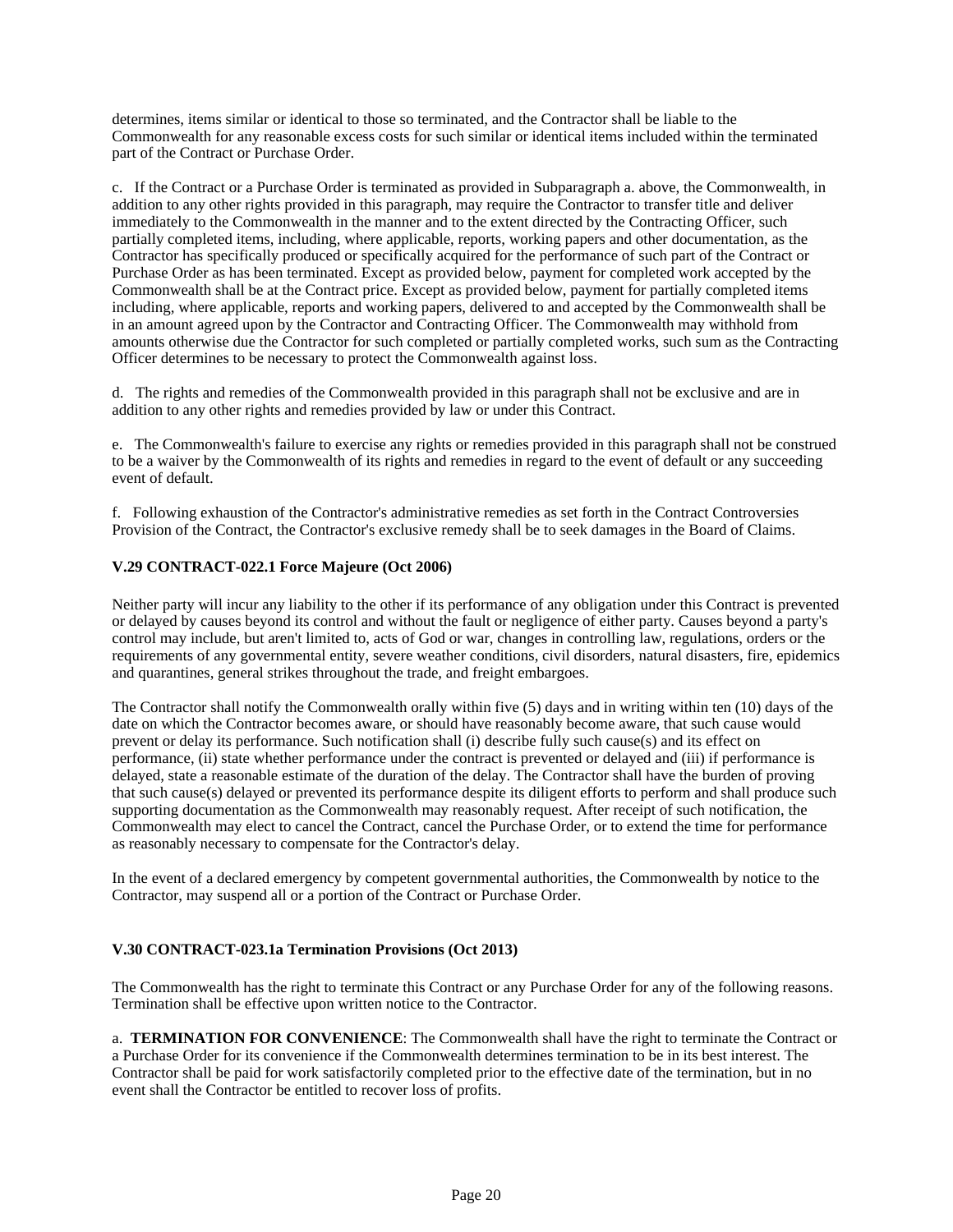b. **NON-APPROPRIATION**: The Commonwealth's obligation to make payments during any Commonwealth fiscal year succeeding the current fiscal year shall be subject to availability and appropriation of funds. When funds (state and/or federal) are not appropriated or otherwise made available to support continuation of performance in a subsequent fiscal year period, the Commonwealth shall have the right to terminate the Contract or a Purchase Order. The Contractor shall be reimbursed for the reasonable value of any nonrecurring costs incurred but not amortized in the price of the supplies or services delivered under the Contract. Such reimbursement shall not include loss of profit, loss of use of money, or administrative or overhead costs. The reimbursement amount may be paid from any appropriations available for that purpose.

c. **TERMINATION FOR CAUSE**: The Commonwealth shall have the right to terminate the Contract or a Purchase Order for Contractor default under the Default Clause upon written notice to the Contractor. The Commonwealth shall also have the right, upon written notice to the Contractor, to terminate the Contract or a Purchase Order for other cause as specified in the Contract or by law. If it is later determined that the Commonwealth erred in terminating the Contract or a Purchase Order for cause, then, at the Commonwealth's discretion, the Contract or Purchase Order shall be deemed to have been terminated for convenience under the Subparagraph a.

# **V.31 CONTRACT-024.1 Contract Controversies (Oct 2011)**

a. In the event of a controversy or claim arising from the Contract, the Contractor must, within six months after the cause of action accrues, file a written claim with the contracting officer for a determination. The claim shall state all grounds upon which the Contractor asserts a controversy exists. If the Contractor fails to file a claim or files an untimely claim, the Contractor is deemed to have waived its right to assert a claim in any forum. At the time the claim is filed, or within sixty (60) days thereafter, either party may request mediation through the Commonwealth Office of General Counsel Dispute Resolution Program.

b. If the Contractor or the contracting officer requests mediation and the other party agrees, the contracting officer shall promptly make arrangements for mediation. Mediation shall be scheduled so as to not delay the issuance of the final determination beyond the required 120 days after receipt of the claim if mediation is unsuccessful. If mediation is not agreed to or if resolution is not reached through mediation, the contracting officer shall review timely-filed claims and issue a final determination, in writing, regarding the claim. The final determination shall be issued within 120 days of the receipt of the claim, unless extended by consent of the contracting officer and the Contractor. The contracting officer shall send his/her written determination to the Contractor. If the contracting officer fails to issue a final determination within the 120 days (unless extended by consent of the parties), the claim shall be deemed denied. The contracting officer's determination shall be the final order of the purchasing agency.

c. Within fifteen (15) days of the mailing date of the determination denying a claim or within 135 days of filing a claim if, no extension is agreed to by the parties, whichever occurs first, the Contractor may file a statement of claim with the Commonwealth Board of Claims. Pending a final judicial resolution of a controversy or claim, the Contractor shall proceed diligently with the performance of the Contract in a manner consistent with the determination of the contracting officer and the Commonwealth shall compensate the Contractor pursuant to the terms of the Contract.

# **V.32 CONTRACT-025.1 Assignability and Subcontracting (Oct 2013)**

a. Subject to the terms and conditions of this paragraph, this Contract shall be binding upon the parties and their respective successors and assigns.

b. The Contractor shall not subcontract with any person or entity to perform all or any part of the work to be performed under this Contract without the prior written consent of the Contracting Officer, which consent may be withheld at the sole and absolute discretion of the Contracting Officer.

c. The Contractor may not assign, in whole or in part, this Contract or its rights, duties, obligations, or responsibilities hereunder without the prior written consent of the Contracting Officer, which consent may be withheld at the sole and absolute discretion of the Contracting Officer.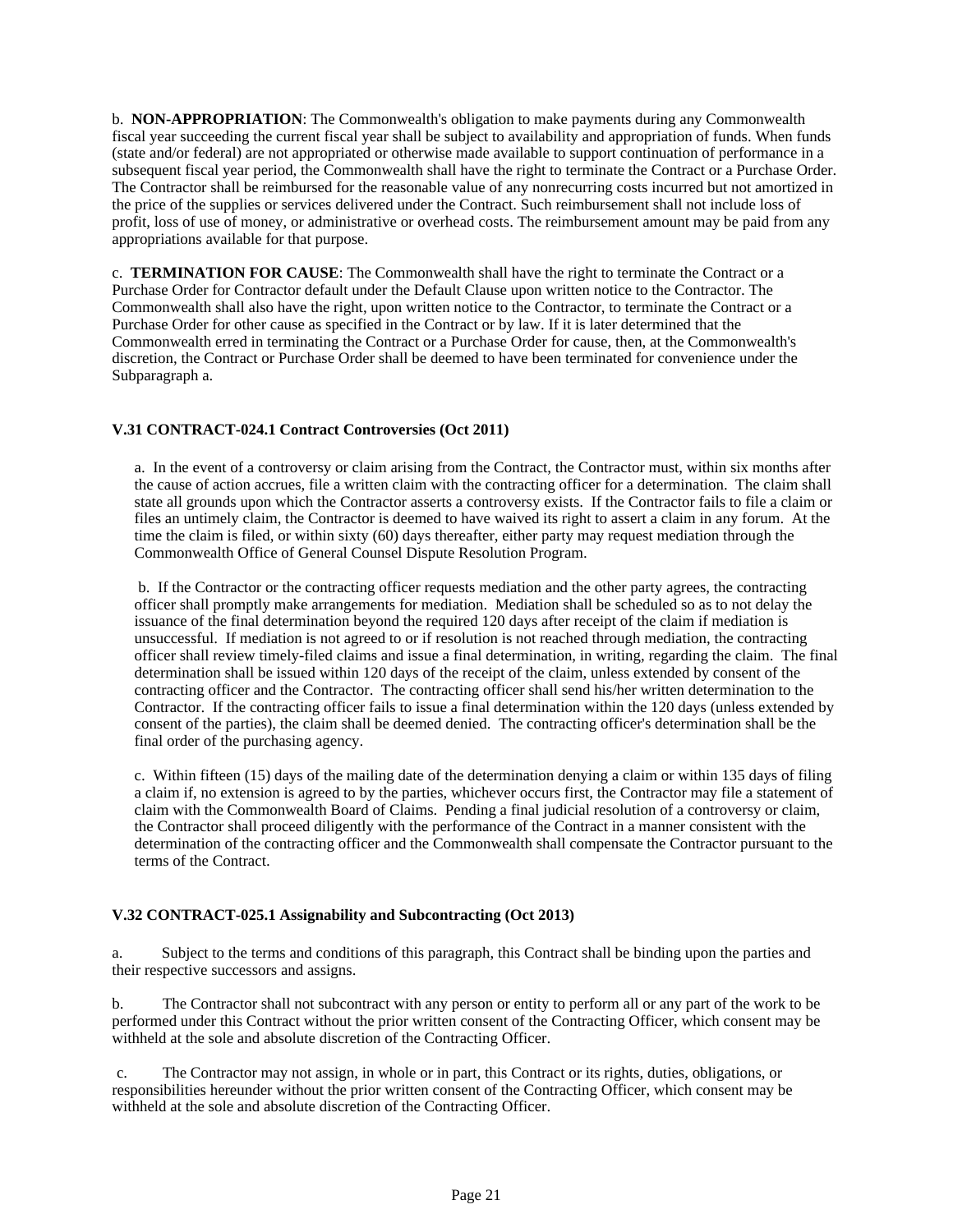d. Notwithstanding the foregoing, the Contractor may, without the consent of the Contracting Officer, assign its rights to payment to be received under the Contract, provided that the Contractor provides written notice of such assignment to the Contracting Officer together with a written acknowledgement from the assignee that any such payments are subject to all of the terms and conditions of this Contract.

e. For the purposes of this Contract, the term "assign" shall include, but shall not be limited to, the sale, gift, assignment, pledge, or other transfer of any ownership interest in the Contractor provided, however, that the term shall not apply to the sale or other transfer of stock of a publicly traded company.

f . Any assignment consented to by the Contracting Officer shall be evidenced by a written assignment agreement executed by the Contractor and its assignee in which the assignee agrees to be legally bound by all of the terms and conditions of the Contract and to assume the duties, obligations, and responsibilities being assigned.

g. A change of name by the Contractor, following which the Contractor's federal identification number remains unchanged, shall not be considered to be an assignment hereunder. The Contractor shall give the Contracting Officer written notice of any such change of name.

# **V.33 CONTRACT-026.1 Other Contractors (Oct 2006)**

The Commonwealth may undertake or award other contracts for additional or related work, and the Contractor shall fully cooperate with other contractors and Commonwealth employees, and coordinate its work with such additional work as may be required. The Contractor shall not commit or permit any act that will interfere with the performance of work by any other contractor or by Commonwealth employees. This paragraph shall be included in the Contracts of all contractors with which this Contractor will be required to cooperate. The Commonwealth shall equitably enforce this paragraph as to all contractors to prevent the imposition of unreasonable burdens on any contractor.

# **V.34 CONTRACT-027.1 Nondiscrimination/Sexual Harassment Clause (August 2018)**

The Contractor agrees:

**1.** In the hiring of any employee(s) for the manufacture of supplies, performance of work, or any other activity required under the contract or any subcontract, the Contractor, each subcontractor, or any person acting on behalf of the Contractor or subcontractor shall not discriminate by reason of race, gender, creed, color, sexual orientation, gender identity or expression, or in violation of the *Pennsylvania Human Relations Act* (PHRA) and applicable federal laws, against any citizen of this Commonwealth who is qualified and available to perform the work to which the employment relates.

**2.** Neither the Contractor nor any subcontractor nor any person on their behalf shall in any manner discriminate by reason of race, gender, creed, color, sexual orientation, gender identity or expression, or in violation of the PHRA and applicable federal laws, against or intimidate any employee involved in the manufacture of supplies, the performance of work, or any other activity required under the contract.

**3.** Neither the Contractor nor any subcontractor nor any person on their behalf shall in any manner discriminate by reason of race, gender, creed, color, sexual orientation, gender identity or expression, or in violation of the PHRA and applicable federal laws, in the provision of services under the contract.

**4.** Neither the Contractor nor any subcontractor nor any person on their behalf shall in any manner discriminate against employees by reason of participation in or decision to refrain from participating in labor activities protected under the *Public Employee Relations Act*, *Pennsylvania Labor Relations Act* or *National Labor Relations Act,* as applicable and to the extent determined by entities charged with such Acts' enforcement, and shall comply with any provision of law establishing organizations as employees' exclusive representatives.

**5.** The Contractor and each subcontractor shall establish and maintain a written nondiscrimination and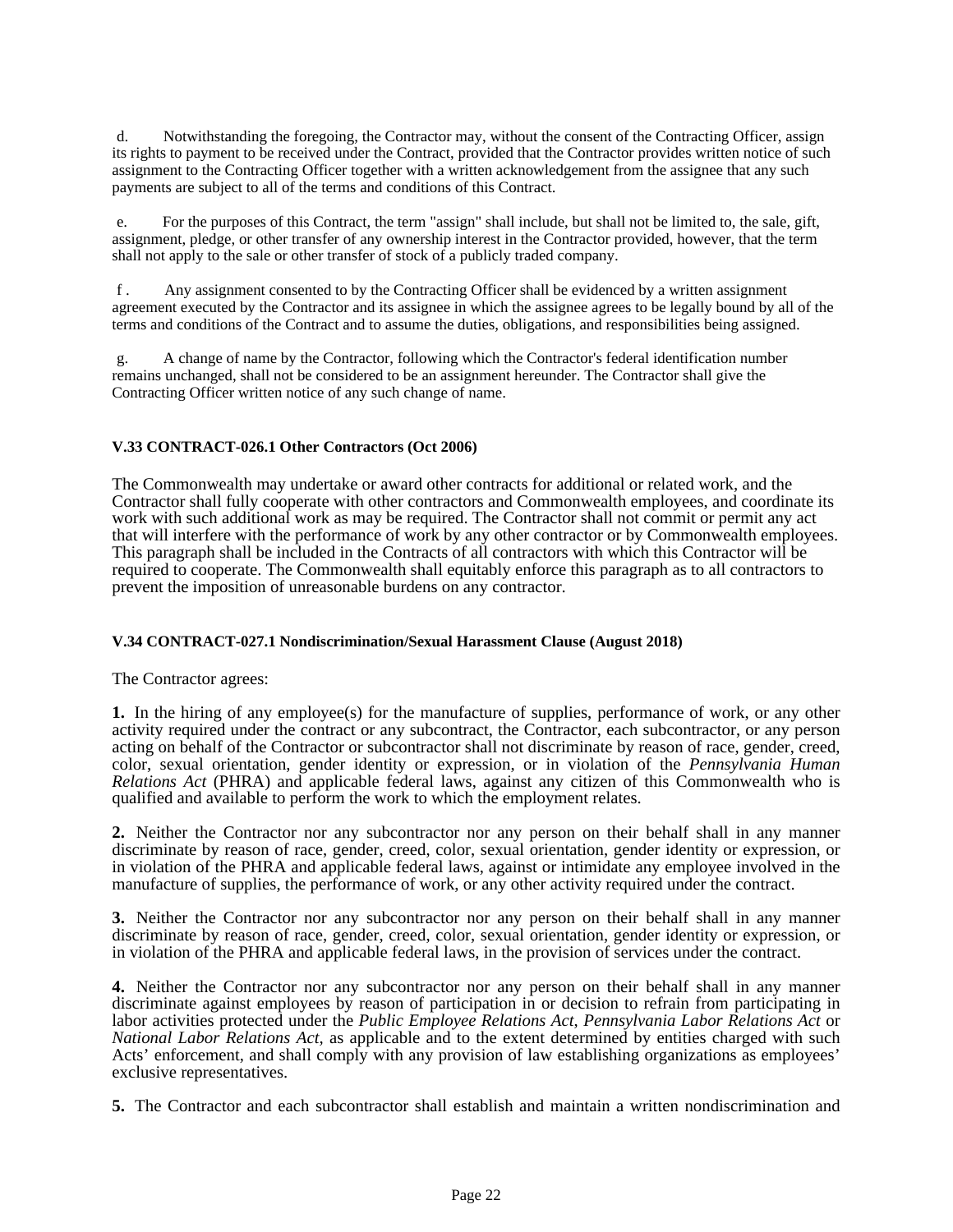sexual harassment policy and shall inform their employees in writing of the policy. The policy must contain a provision that sexual harassment will not be tolerated and employees who practice it will be disciplined. Posting this Nondiscrimination/Sexual Harassment Clause conspicuously in easily-accessible and well-lighted places customarily frequented by employees and at or near where the contracted services are performed shall satisfy this requirement for employees with an established work site.

**6.** The Contractor and each subcontractor shall not discriminate by reason of race, gender, creed, color, sexual orientation, gender identity or expression, or in violation of PHRA and applicable federal laws, against any subcontractor or supplier who is qualified to perform the work to which the contract relates.

**7.** The Contractor and each subcontractor represents that it is presently in compliance with and will maintain compliance with all applicable federal, state, and local laws, regulations and policies relating to nondiscrimination and sexual harassment. The Contractor and each subcontractor further represents that it has filed a Standard Form 100 Employer Information Report ("EEO-1") with the U.S. Equal Employment Opportunity Commission ("EEOC") and shall file an annual EEO-1 report with the EEOC as required for employers' subject to *Title VII* of the *Civil Rights Act of 1964*, as amended, that have 100 or more employees and employers that have federal government contracts or first-tier subcontracts and have 50 or more employees. The Contractor and each subcontractor shall, upon request and within the time periods requested by the Commonwealth, furnish all necessary employment documents and records, including EEO-1 reports, and permit access to their books, records, and accounts by the contracting agency and the Bureau of Diversity, Inclusion and Small Business Opportunities for purpose of ascertaining compliance with provisions of this Nondiscrimination/Sexual Harassment Clause.

**8.** The Contractor shall include the provisions of this Nondiscrimination/Sexual Harassment Clause in every subcontract so that those provisions applicable to subcontractors will be binding upon each subcontractor.

**9.** The Contractor's and each subcontractor's obligations pursuant to these provisions are ongoing from and after the effective date of the contract through the termination date thereof. Accordingly, the Contractor and each subcontractor shall have an obligation to inform the Commonwealth if, at any time during the term of the contract, it becomes aware of any actions or occurrences that would result in violation of these provisions.

**10.** The Commonwealth may cancel or terminate the contract and all money due or to become due under the contract may be forfeited for a violation of the terms and conditions of this Nondiscrimination/Sexual Harassment Clause. In addition, the agency may proceed with debarment or suspension and may place the Contractor in the Contractor Responsibility File.

# **V.35 CONTRACT-028.1 Contractor Integrity Provisions (January 2015)**

It is essential that those who seek to contract with the Commonwealth of Pennsylvania ("Commonwealth") observe high standards of honesty and integrity. They must conduct themselves in a manner that fosters public confidence in the integrity of the Commonwealth contracting and procurement process.

**1. DEFINITIONS.** For purposes of these Contractor Integrity Provisions, the following terms shall have the meanings found in this Section:

**a.** "Affiliate" means two or more entities where (a) a parent entity owns more than fifty percent of the voting stock of each of the entities; or (b) a common shareholder or group of shareholders owns more than fifty percent of the voting stock of each of the entities; or (c) the entities have a common proprietor or general partner.

**b. "Consent"** means written permission signed by a duly authorized officer or employee of the Commonwealth, provided that where the material facts have been disclosed, in writing, by prequalification, bid, proposal, or contractual terms, the Commonwealth shall be deemed to have consented by virtue of the execution of this contract.

**c. "Contractor"** means the individual or entity, that has entered into this contract with the Commonwealth.

**d. "Contractor Related Parties"** means any affliates of the Contractor and the Contractor's executive officers,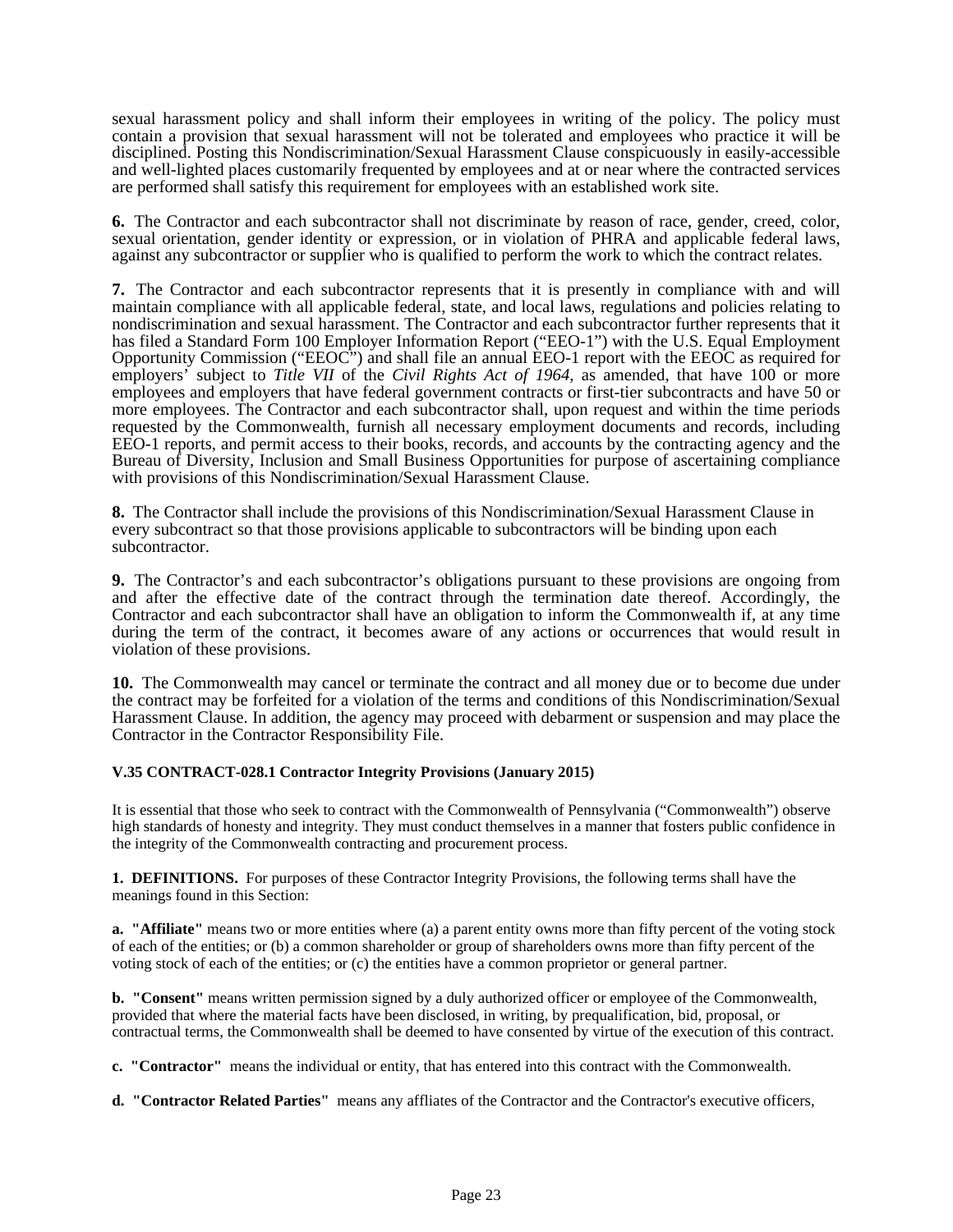Pennsylvania officers and directors, or owners of 5 percent or more interest in the Contractor.

**e. "Financial Interest"** means either:

**(1)** Ownership of more than a five percent interest in any business; or

**(2)** Holding a position as an officer, director, trustee, partner, employee, or holding any position of management.

**f. "Gratuity"** means tendering, giving, or providing anything of more than nominal monetary value including, but not limited to, cash, travel, entertainment, gifts, meals, lodging, loans, subscriptions, advances, deposits of money, services, employment, or contracts of any kind. The exceptions set forth in the *Governor's Code of Conduct, Executive Order 1980-18*, the *4 Pa. Code §7.153(b)*, shall apply.

**g. "Non-bid Basis"** means a contract awarded or executed by the Commonwealth with Contractor without seeking bids or proposals from any other potential bidder or offeror.

**2.** In furtherance of this policy, Contractor agrees to the following:

**a.** Contractor shall maintain the highest standards of honesty and integrity during the performance of this contract and shall take no action in violation of state or federal laws or regulations or any other applicable laws or regulations, or other requirements applicable to Contractor or that govern contracting or procurement with the Commonwealth.

**b.** Contractor shall establish and implement a written business integrity policy, which includes, at a minimum, the requirements of these provisions as they relate to the Contractor activity with the Commonwealth and Commonwealth employees and which is made known to all Contractor employees. Posting these Contractor Integrity Provisions conspicuously in easily-accessible and well-lighted places customarily frequented by employees and at or near where the contract services are performed shall satisfy this requirement.

**c.** Contractor, its affiliates, agents, employees and anyone in privity with Contractor shall not accept, agree to give, offer, confer or agree to confer or promise to confer, directly or indirectly, any gratuity or pecuniary benefit to any person, or to influence or attempt to influence any person in violation of any federal or state law, regulation, executive order of the Governor of Pennsylvania, statement of policy, management directive or any other published standard of the Commonwealth in connection with performance of work under this contract, except as provided in this contract.

**d.** Contractor shall not have a financial interest in any other contractor, subcontractor, or supplier providing services, labor or material under this contract, unless the financial interest is disclosed to the Commonwealth in writing and the Commonwealth consents to Contractor's financial interest prior to Commonwealth execution of the contract. Contractor shall disclose the financial interest to the Commonwealth at the time of bid or proposal submission, or if no bids or proposals are solicited, no later than the Contractor's submission of the contract signed by Contractor.

**e.** Contractor certifies to the best of its knowledge and belief that within the last five (5) years Contractor or Contractor Related Parties have not:

**(1)** been indicted or convicted of a crime involving moral turpitude or business honesty or integrity in any jurisdiction;

**(2)** been suspended, debarred or otherwise disqualified from entering into any contract with any governmental agency;

**(3)** had any business license or professional license suspended or revoked;

**(4)** had any sanction or finding of fact imposed as a result of a judicial or administrative proceeding related to fraud, extortion, bribery, bid rigging, embezzlement, misrepresentation or anti-trust; and

**(5)** been, and is not currently, the subject of a criminal investigation by any federal, state or local prosecuting or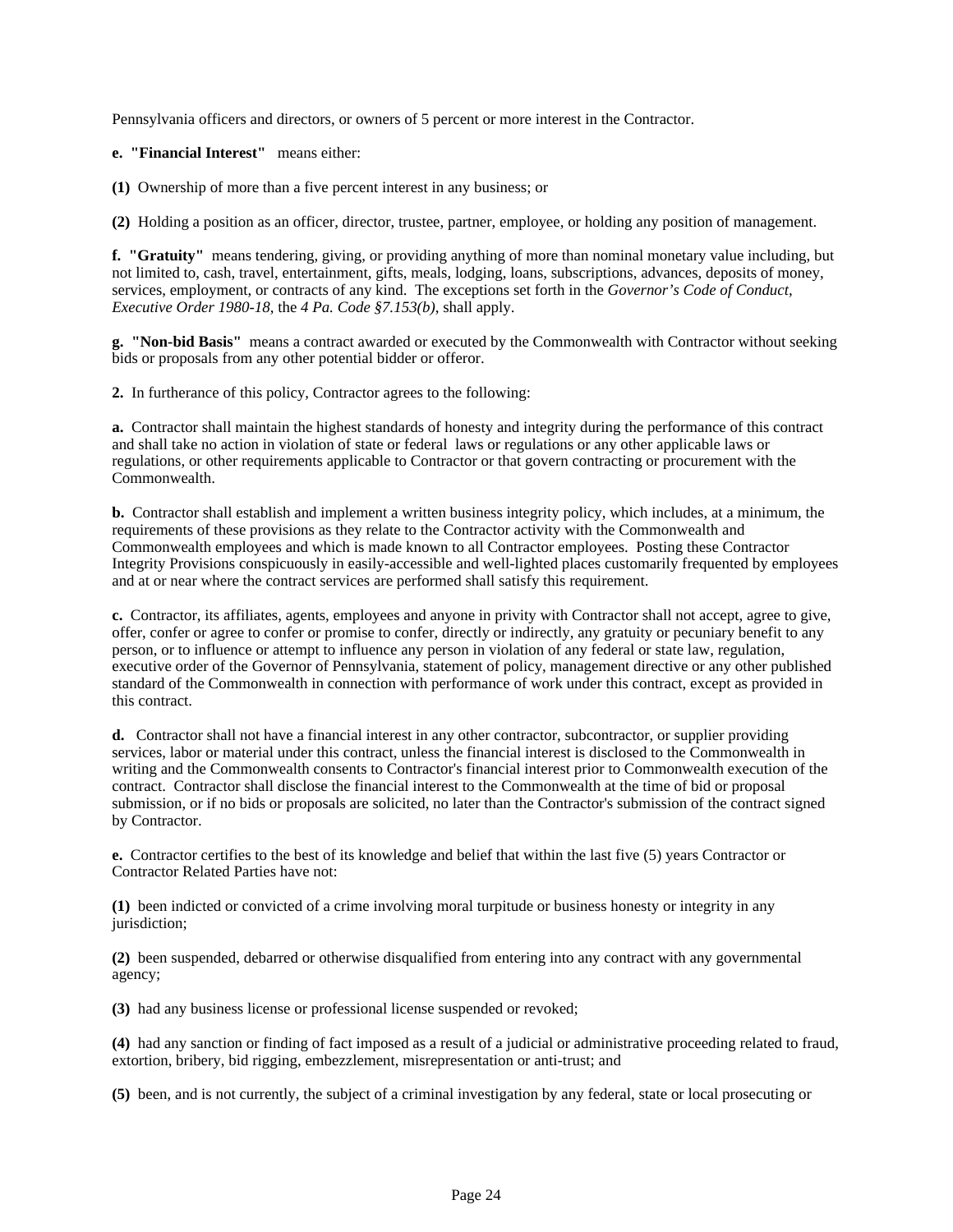investigative agency and/or civil anti-trust investigation by any federal, state or local prosecuting or investigative agency.

If Contractor cannot so certify to the above, then it must submit along with its bid, proposal or contract a written explanation of why such certification cannot be made and the Commonwealth will determine whether a contract may be entered into with the Contractor. The Contractor's obligation pursuant to this certification is ongoing from and after the effective date of the contract through the termination date thereof. Accordingly, the Contractor shall have an obligation to immediately notify the Commonwealth in writing if at any time during the term of the contract it becomes aware of any event which would cause the Contractor's certification or explanation to change. Contractor acknowledges that the Commonwealth may, in its sole discretion, terminate the contract for cause if it learns that any of the certifications made herein are currently false due to intervening factual circumstances or were false or should have been known to be false when entering into the contract.

**f.** Contractor shall comply with the requirements of the *Lobbying Disclosure Act (65 Pa.C.S. §13A01 et seq.)* regardless of the method of award. If this contract was awarded on a Non-bid Basis, Contractor must also comply with the requirements of the *Section 1641 of the Pennsylvania Election Code (25 P.S. §3260a).*

**g.** When contractor has reason to believe that any breach of ethical standards as set forth in law, the Governor's Code of Conduct, or these Contractor Integrity Provisions has occurred or may occur, including but not limited to contact by a Commonwealth officer or employee which, if acted upon, would violate such ethical standards, Contractor shall immediately notify the Commonwealth contracting officer or the Office of the State Inspector General in writing.

**h.** Contractor, by submission of its bid or proposal and/or execution of this contract and by the submission of any bills, invoices or requests for payment pursuant to the contract, certifies and represents that is has not violated any of these Contractor Integrity Provisions in connection with the submission of the bid or proposal, during any contract negotiations or during the term of the contract, to include any extensions thereof. Contractor shall immediately notify the Commonwealth in writing of any actions for occurrences that would result in a violation of these Contractor Integrity Provisions. Contractor agrees to reimburse the Commonwealth for the reasonable costs of investigation incurred by the Office of the State Inspector General for investigations of the Contractor's compliance with the terms of this or any other agreement between the Contractor and the Commonwealth that results in the suspension or debarment of the Contractor. Contractor shall not be responsible for investigative costs for investigations that do not result in the Contractor's suspension or debarment.

**i.** Contractor shall cooperate with the Office of the State Inspector General in its investigation of any alleged Commonwealth agency or employee breach of ethical standards and any alleged Contractor non-compliance with these Contractor Integrity Provisions. Contractor agrees to make identified Contractor employees available for interviews at reasonable times and places. Contractor, upon the inquiry or request of an Inspector General, shall provide, or if appropriate, make promptly available for inspection or copying, any information of any type or form deemed relevant by the Office of the State Inspector General to Contractor's integrity and compliance with these provisions. Such information may include, but shall not be limited to, Contractor's business or financial records, documents or files of any type or form that refer to or concern this contract. Contractor shall incorporate this paragraph in any agreement, contract or subcontract it enters into in the course of the performance of this contract/agreement solely for the purpose of obtaining subcontractor compliance with this provision. The incorporation of this provision in a subcontract shall not create privity of contract between the Commonwealth and any such subcontractor, and no third party beneficiaries shall be created thereby.

**j.** For violation of any of these Contractor Integrity Provisions, the Commonwealth may terminate this and any other contract with Contractor, claim liquidated damages in an amount equal to the value of anything received in breach of these Provisions, claim damages for all additional costs and expenses incurred in obtaining another contractor to complete performance under this contract, and debar and suspend Contractor from doing business with the Commonwealth. These rights and remedies are cumulative, and the use or non-use of any one shall not preclude the use of all or any other. These rights and remedies are in addition to those the Commonwealth may have under law, statute, regulation or otherwise.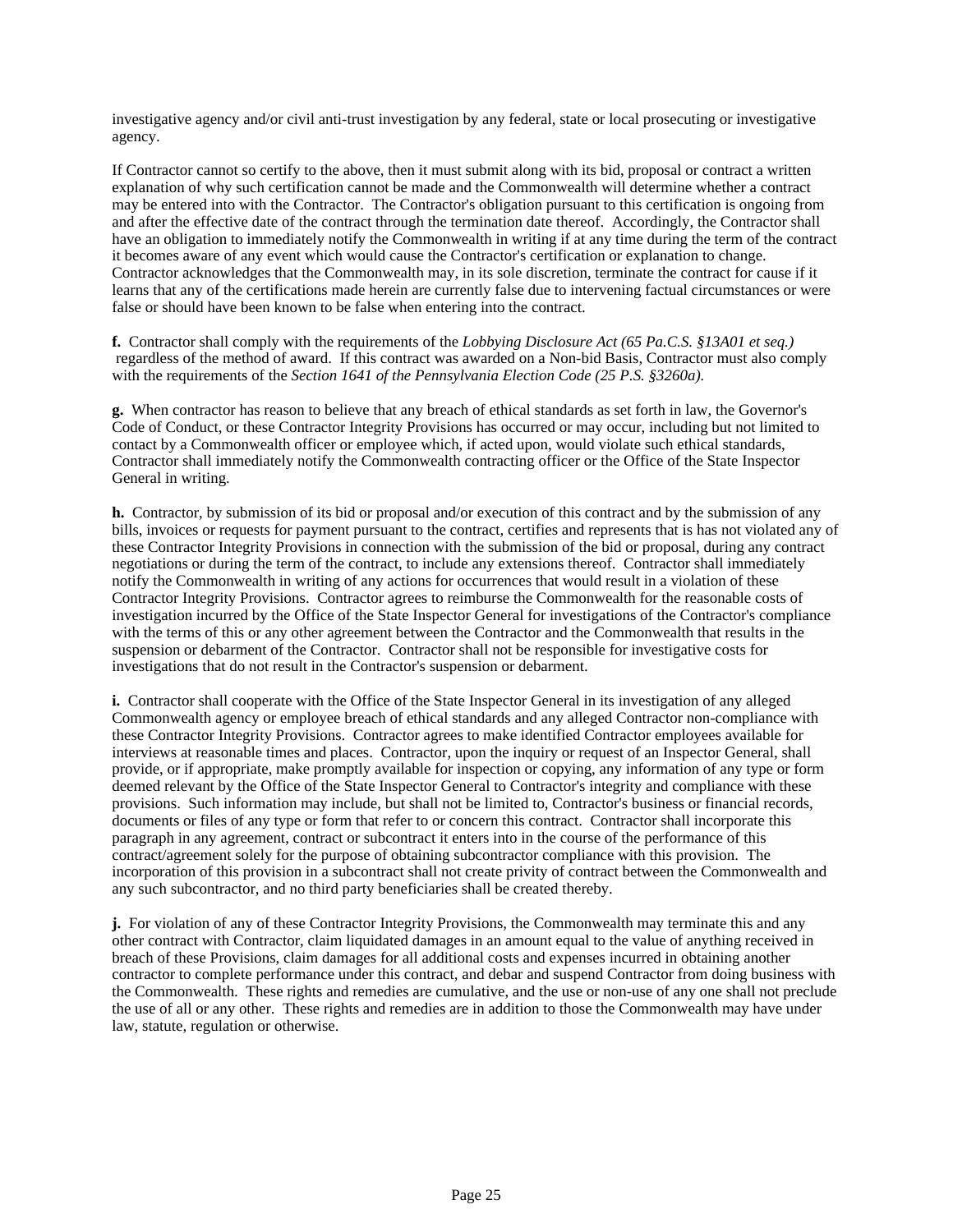### **V.36 CONTRACT-029.1 Contractor Responsibility Provisions (Nov 2010)**

For the purpose of these provisions, the term contractor is defined as any person, including, but not limited to, a bidder, offeror, loan recipient, grantee or lessor, who has furnished or performed or seeks to furnish or perform, goods, supplies, services, leased space, construction or other activity, under a contract, grant, lease, purchase order or reimbursement agreement with the Commonwealth of Pennsylvania (Commonwealth). The term contractor includes a permittee, licensee, or any agency, political subdivision, instrumentality, public authority, or other public entity in the Commonwealth.

**1.** The Contractor certifies, in writing, for itself and its subcontractors required to be disclosed or approved by the Commonwealth, that as of the date of its execution of this Bid/Contract, that neither the Contractor, nor any such subcontractors, are under suspension or debarment by the Commonwealth or any governmental entity, instrumentality, or authority and, if the Contractor cannot so certify, then it agrees to submit, along with its Bid/Contract, a written explanation of why such certification cannot be made.

**2.** The Contractor also certifies, in writing, that as of the date of its execution of this Bid/Contract it has no tax liabilities or other Commonwealth obligations, or has filed a timely administrative or judicial appeal if such liabilities or obligations exist, or is subject to a duly approved deferred payment plan if such liabilities exist.

**3.** The Contractor's obligations pursuant to these provisions are ongoing from and after the effective date of the Contract through the termination date thereof. Accordingly, the Contractor shall have an obligation to inform the Commonwealth if, at any time during the term of the Contract, it becomes delinquent in the payment of taxes, or other Commonwealth obligations, or if it or, to the best knowledge of the Contractor, any of its subcontractors are suspended or debarred by the Commonwealth, the federal government, or any other state or governmental entity. Such notification shall be made within 15 days of the date of suspension or debarment.

**4.** The failure of the Contractor to notify the Commonwealth of its suspension or debarment by the Commonwealth, any other state, or the federal government shall constitute an event of default of the Contract with the Commonwealth.

**5.** The Contractor agrees to reimburse the Commonwealth for the reasonable costs of investigation incurred by the Office of State Inspector General for investigations of the Contractor's compliance with the terms of this or any other agreement between the Contractor and the Commonwealth that results in the suspension or debarment of the contractor. Such costs shall include, but shall not be limited to, salaries of investigators, including overtime; travel and lodging expenses; and expert witness and documentary fees. The Contractor shall not be responsible for investigative costs for investigations that do not result in the Contractor's suspension or debarment.

**6.** The Contractor may obtain a current list of suspended and debarred Commonwealth contractors by either searching the Internet at **http://www.dgs.state.pa.us/** or contacting the:

Department of General Services Office of Chief Counsel 603 North Office Building Harrisburg, PA 17125 Telephone No: (717) 783-6472 FAX No: (717) 787-9138

# **V.37 CONTRACT-030.1 Americans with Disabilities Act (April 1, 2010)**

a. Pursuant to federal regulations promulgated under the authority of The Americans With Disabilities Act, 28 C.F.R. Section 35.101 et seq., the Contractor understands and agrees that it shall not cause any individual with a disability to be excluded from participation in this Contract or from activities provided for under this Contract on the basis of the disability. As a condition of accepting this contract, the Contractor agrees to comply with the "General Prohibitions Against Discrimination," 28 C.F.R. Section 35.130, and all other regulations promulgated under Title II of The Americans With Disabilities Act which are applicable to all benefits, services, programs, and activities provided by the Commonwealth of Pennsylvania through contracts with outside contractors.

b. The Contractor shall be responsible for and agrees to indemnify and hold harmless the Commonwealth of Pennsylvania from all losses, damages, expenses, claims, demands, suits, and actions brought by any party against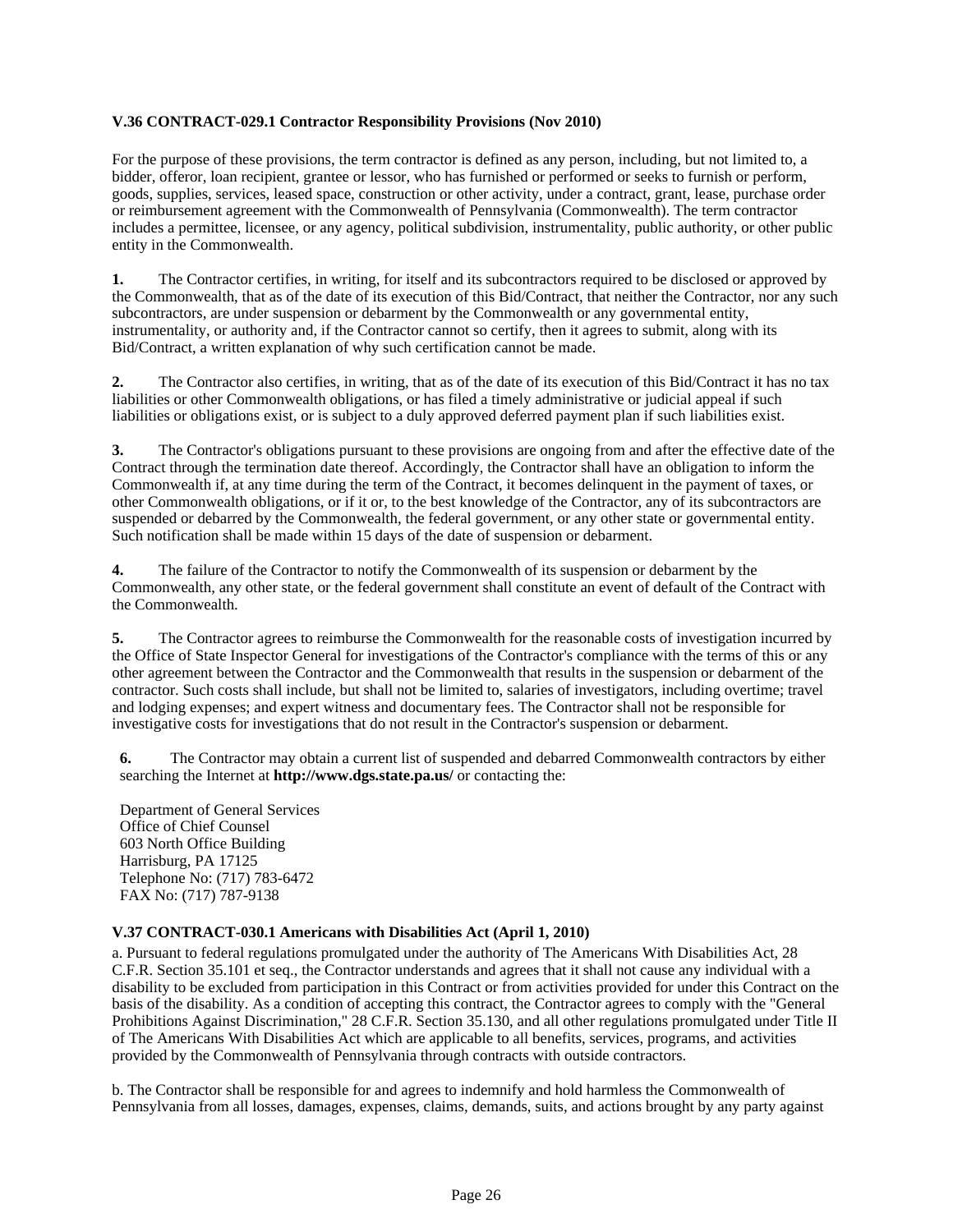the Commonwealth of Pennsylvania as a result of the Contractor's failure to comply with the provisions of Subparagraph a above.

### **V.38 CONTRACT-031.1 Hazardous Substances (April 2017)**

The Contractor shall provide information to the Commonwealth about the identity and hazards of hazardous substances supplied or used by the Contractor in the performance of the Contract. The Contractor must comply with Act 159 of October 5, 1984, known as the "Worker and Community Right to Know Act" (the "Act") and the regulations promulgated pursuant thereto at 34 Pa. Code Section 301.1 - 323.6.

a. Labeling. The Contractor shall ensure that each individual product (as well as the carton, container or package in which the product is shipped) of any of the following substances (as defined by the Act and the regulations) supplied by the Contractor is clearly labeled, tagged or marked with the information listed in Subparagraphs (1) through (4):

- 1) Hazardous substances:
- a) The chemical name or common name,
- b) A hazard warning, and
- c) The name, address, and telephone number of the manufacturer.
- 2) Hazardous mixtures:
- a) The common name, but if none exists, then the trade name,
- b) The chemical or common name of special hazardous substances comprising .01% or more of the mixture,
- c) The chemical or common name of hazardous substances consisting 1.0% or more of the mixture,
- d) A hazard warning, and
- e) The name, address, and telephone number of the manufacturer.
- 3) Single chemicals:
- a) The chemical name or the common name,
- b) A hazard warning, if appropriate, and
- c) The name, address, and telephone number of the manufacturer.
- 4) Chemical Mixtures:
- a) The common name, but if none exists, then the trade name,
- b) A hazard warning, if appropriate,
- c) The name, address, and telephone number of the manufacturer, and

d) The chemical name or common name of either the top five substances by volume or those substances consisting of 5.0% or more of the mixture.

A common name or trade name may be used only if the use of the name more easily or readily identifies the true nature of the hazardous substance, hazardous mixture, single chemical, or mixture involved.

Container labels shall provide a warning as to the specific nature of the hazard arising from the substance in the container.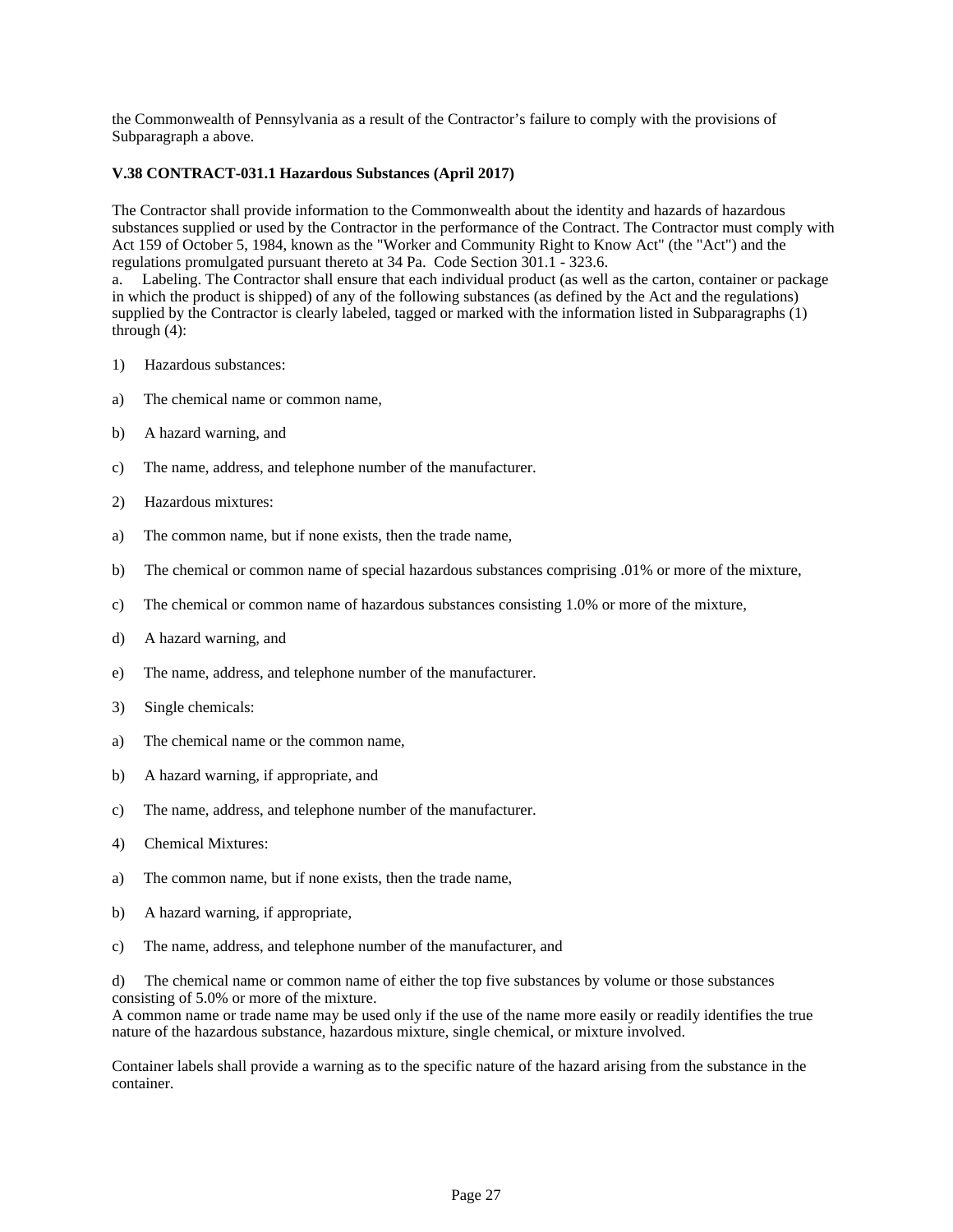The hazard warning shall be given in conformity with one of the nationally recognized and accepted systems of providing warnings, and hazard warnings shall be consistent with one or more of the recognized systems throughout the workplace. Examples are:

- · NFPA 704, Identification of the Fire Hazards of Materials.
- · National Paint and Coatings Association: Hazardous Materials Identification System.
- · American Society for Testing and Materials, Safety Alert Pictorial Chart.
- · American National Standard Institute, Inc., for the Precautionary Labeling of Hazardous Industrial Chemicals.

Labels must be legible and prominently affixed to and displayed on the product and the carton, container, or package so that employees can easily identify the substance or mixture present therein.

b. Material Safety Data Sheet. The contractor shall provide Material Safety Data Sheets (MSDS) with the information required by the Act and the regulations for each hazardous substance or hazardous mixture. The Commonwealth must be provided an appropriate MSDS with the initial shipment and with the first shipment after an MSDS is updated or product changed. For any other chemical, the contractor shall provide an appropriate MSDS, if the manufacturer, importer, or supplier produces or possesses the MSDS. The contractor shall also notify the Commonwealth when a substance or mixture is subject to the provisions of the Act. Material Safety Data Sheets may be attached to the carton, container, or package mailed to the Commonwealth at the time of shipment.

### **V.39 CONTRACT-032.1 Covenant Against Contingent Fees (Oct 2006)**

The Contractor warrants that no person or selling agency has been employed or retained to solicit or secure the Contract upon an agreement or understanding for a commission, percentage, brokerage, or contingent fee, except bona fide employees or bona fide established commercial or selling agencies maintained by the Contractor for the purpose of securing business. For breach or violation of this warranty, the Commonwealth shall have the right to terminate the Contract without liability or in its discretion to deduct from the Contract price or consideration, or otherwise recover the full amount of such commission, percentage, brokerage, or contingent fee.

# **V.40 CONTRACT-033.1 Applicable Law (Oct 2006)**

This Contract shall be governed by and interpreted and enforced in accordance with the laws of the Commonwealth of Pennsylvania (without regard to any conflict of laws provisions) and the decisions of the Pennsylvania courts. The Contractor consents to the jurisdiction of any court of the Commonwealth of Pennsylvania and any federal courts in Pennsylvania, waiving any claim or defense that such forum is not convenient or proper. The Contractor agrees that any such court shall have in personam jurisdiction over it, and consents to service of process in any manner authorized by Pennsylvania law.

### **V.41 CONTRACT- 034.1b Integration (Nov 30 2006)**

This Contract, including the Invitation for Bids, the Contractor's bid, all referenced documents, and any Purchase Order constitutes the entire agreement between the parties. No agent, representative, employee or officer of either the Commonwealth or the Contractor has authority to make, or has made, any statement, agreement or representation, oral or written, in connection with the Contract, which in any way can be deemed to modify, add to or detract from, or otherwise change or alter its terms and conditions. No negotiations between the parties, nor any custom or usage, shall be permitted to modify or contradict any of the terms and conditions of the Contract. No modifications, alterations, changes, or waiver to the Contract or any of its terms shall be valid or binding unless accomplished by a written amendment signed by both parties.

# **V.42 CONTRACT-034.2b Order of Precedence - IFB (Dec 6 2006)**

In the event there is a conflict among the documents comprising this Contract, the Commonwealth and the Contractor agree on the following order of precedence: the Contract; the IFB; and the Contractor's Bid in Response to the IFB.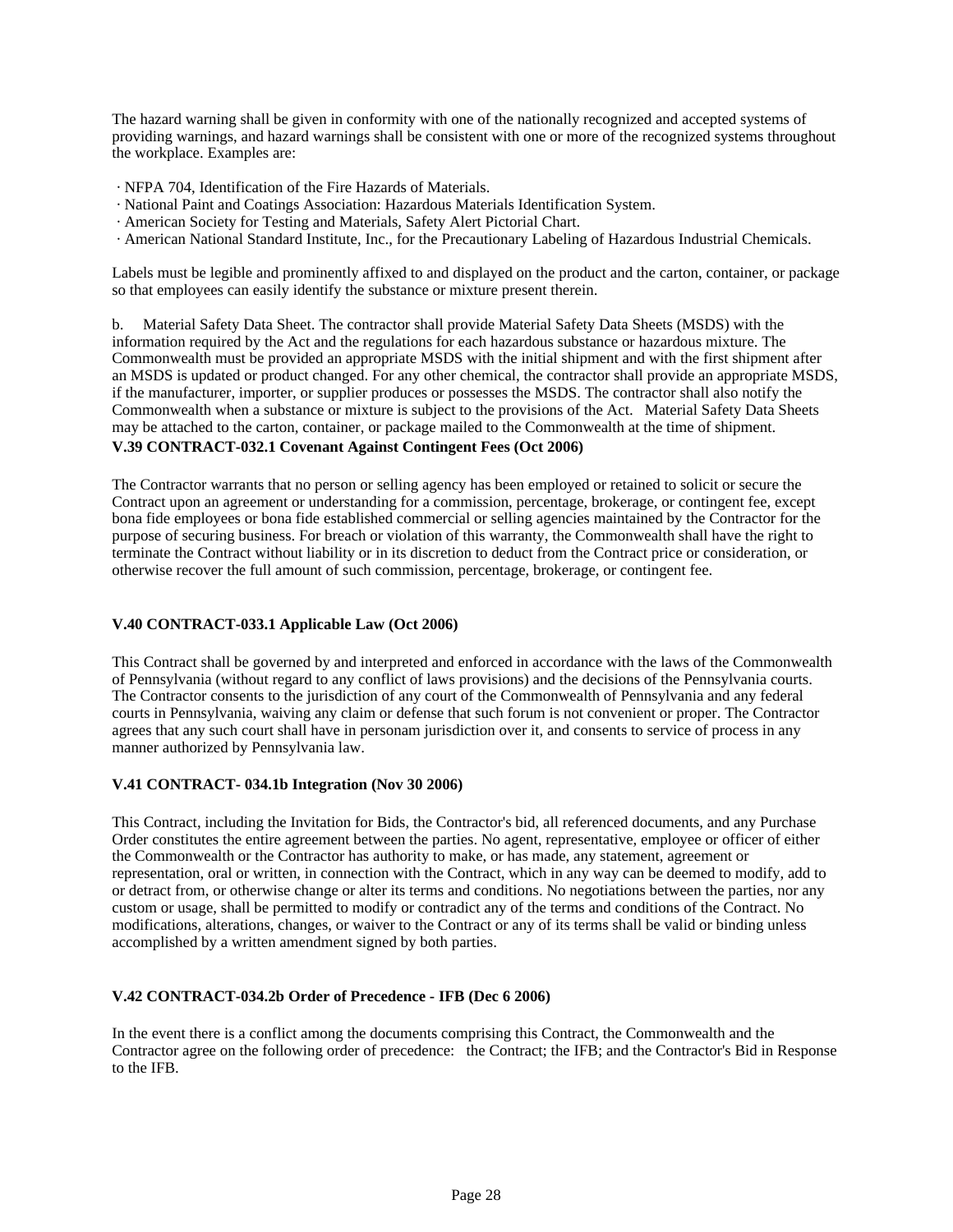### **V.43 CONTRACT-034.3 Controlling Terms and Conditions (Aug 2011)**

The terms and conditions of this Contract shall be the exclusive terms of agreement between the Contractor and the Commonwealth. All quotations requested and received from the Contractor are for obtaining firm pricing only. Other terms and conditions or additional terms and conditions included or referenced in the Contractor's quotations, invoices, business forms, or other documentation shall not become part of the parties' agreement and shall be disregarded by the parties, unenforceable by the Contractor and not binding on the Commonwealth.

### **V.44 CONTRACT-035.1a Changes (Oct 2006)**

The Commonwealth reserves the right to make changes at any time during the term of the Contract or any renewals or extensions thereof: 1) to increase or decrease the quantities resulting from variations between any estimated quantities in the Contract and actual quantities; 2) to make changes to the services within the scope of the Contract; 3) to notify the Contractor that the Commonwealth is exercising any Contract renewal or extension option; or 4) to modify the time of performance that does not alter the scope of the Contract to extend the completion date beyond the Expiration Date of the Contract or any renewals or extensions thereof. Any such change shall be made by the Contracting Officer by notifying the Contractor in writing. The change shall be effective as of the date of the change, unless the notification of change specifies a later effective date. Such increases, decreases, changes, or modifications will not invalidate the Contract, nor, if performance security is being furnished in conjunction with the Contract, release the security obligation. The Contractor agrees to provide the service in accordance with the change order. Any dispute by the Contractor in regard to the performance required by any notification of change shall be handled through Contract Controversies Provision.

### **V.45 CONTRACT-037.1a Confidentiality (Oct 2013)**

(a) The Contractor agrees to protect the confidentiality of the Commonwealth's confidential information. The Commonwealth agrees to protect the confidentiality of Contractor's confidential information. In order for information to be deemed confidential, the party claiming confidentiality must designate the information as "confidential" in such a way as to give notice to the other party (notice may be communicated by describing the information, and the specifications around its use or disclosure, in the SOW). Neither party may assert that information owned by the other party is such party's confidential information. The parties agree that such confidential information shall not be copied, in whole or in part, or used or disclosed except when essential for authorized activities under this Contract and, in the case of disclosure, where the recipient of the confidential information has agreed to be bound by confidentiality requirements no less restrictive than those set forth herein. Each copy of such confidential information shall be marked by the party making the copy with any notices appearing in the original. Upon termination or cancellation of this Contract or any license granted hereunder, the receiving party will return to the disclosing party all copies of the confidential information in the receiving party's possession, other than one copy, which may be maintained for archival purposes only, and which will remain subject to this Contract's security, privacy, data retention/destruction and confidentiality provisions (all of which shall survive the expiration of this Contract). Both parties agree that a material breach of these requirements may, after failure to cure within the time frame specified in this Contract, and at the discretion of the non-breaching party, result in termination for default pursuant to the DEFAULT provision of this Contract, in addition to other remedies available to the non-breaching party.

(b) Insofar as information is not otherwise protected by law or regulation, the obligations stated in this Section do not apply to information:

- (1) already known to the recipient at the time of disclosure other than through the contractual relationship;
- (2) independently generated by the recipient and not derived by the information supplied by the disclosing party.

(3) known or available to the public , except where such knowledge or availability is the result of unauthorized disclosure by the recipient of the proprietary information;

(4) disclosed to the recipient without a similar restriction by a third party who has the right to make such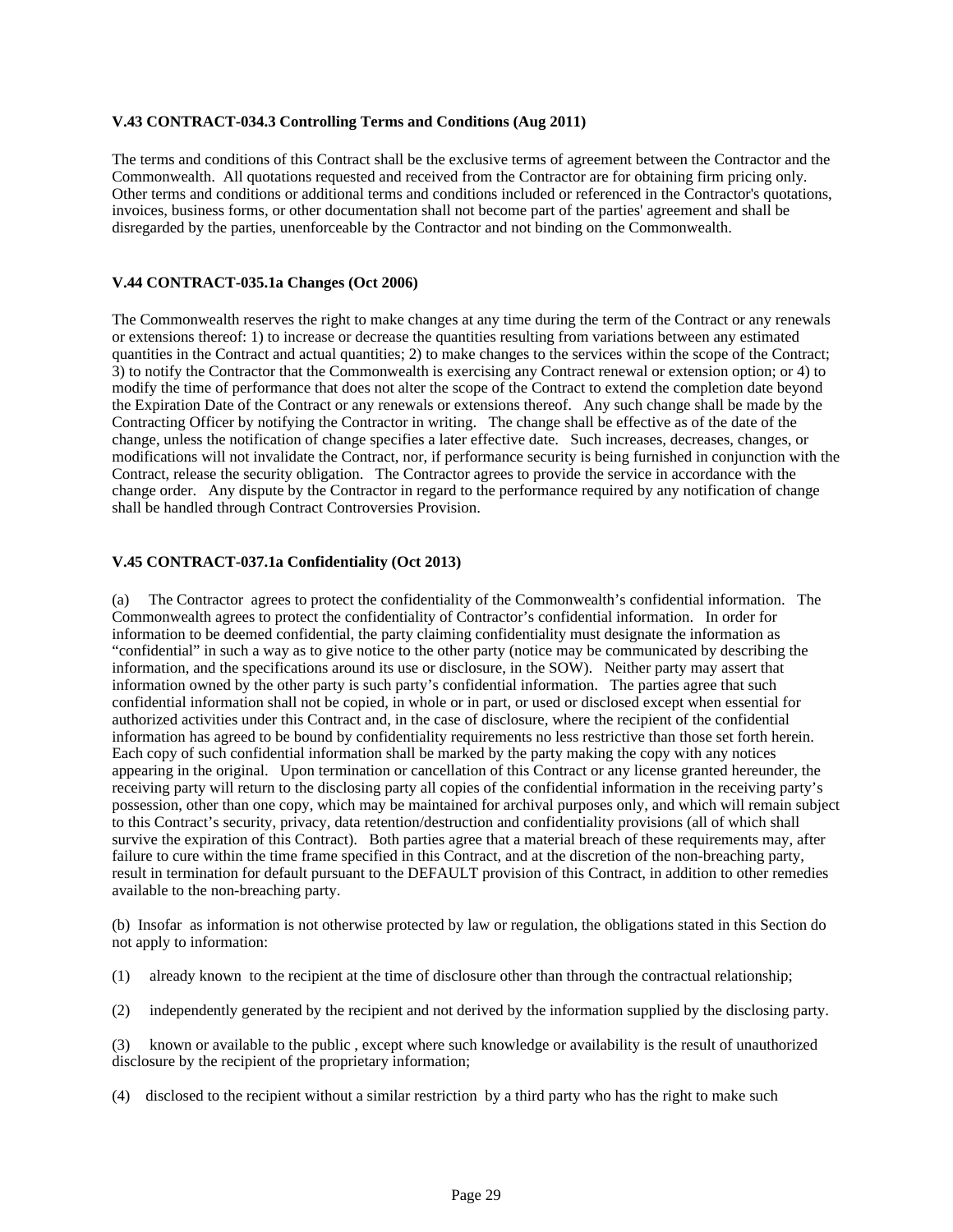disclosure; or

(5) required to be disclosed by law , regulation, court order, or other legal process.

There shall be no restriction with respect to the use or disclosure of any ideas, concepts, know-how, or data processing techniques developed alone or jointly with the Commonwealth in connection with services provided to the Commonwealth under this Contract.

(c) The Contractor shall use the following process when submitting information to the Commonwealth it believes to be confidential and/or proprietary information or trade secrets:

(1) Prepare an un-redacted version of the appropriate document, and

(2) Prepare a redacted version of the document that redacts the information that is asserted to be confidential or proprietary information or a trade secret, and

(3) Prepare a signed written statement that states:

(i) the attached document contains confidential or proprietary information or trade secrets;

(ii) the Contractor is submitting the document in both redacted and un-redacted format in accordance with 65 P.S. § 67.707(b); and

(iii) the Contractor is requesting that the document be considered exempt under 65 P.S.  $\S$  67.708(b)(11) from public records requests.

(4) Submit the two documents along with the signed written statement to the Commonwealth.

#### **V.46 CONTRACT-046.1 Manufacturer's Price Reduction (Oct 2006)**

If, prior to the delivery of the awarded item(s) by the Contractor, a price reduction is announced by the original equipment manufacturer, a comparative price reduction will be given to the Commonwealth by the Contractor.

### **V.47 CONTRACT-051.1 Notice (Dec 2006)**

Any written notice to any party under this Contract shall be deemed sufficient if delivered personally, or by facsimile, telecopy, electronic or digital transmission (provided such delivery is confirmed), or by a recognized overnight courier service (e.g., DHL, Federal Express, etc.) with confirmed receipt, or by certified or registered United States mail, postage prepaid, return receipt requested, and sent to following:

a. If to the Contractor: the Contractor's address as recorded in the Commonwealth's Supplier Registration system.

b. If to the Commonwealth: the address of the Issuing Office as set forth on the Contract.

### **V.48 CONTRACT-052.1 Right to Know Law (Feb 2010)**

a. The Pennsylvania Right-to-Know Law, 65 P.S. §§ 67.101-3104, ("RTKL") applies to this Contract. For the purpose of these provisions, the term "the Commonwealth" shall refer to the contracting Commonwealth agency.

b. If the Commonwealth needs the Contractor's assistance in any matter arising out of the RTKL related to this Contract, it shall notify the Contractor using the legal contact information provided in this Contract. The Contractor, at any time, may designate a different contact for such purpose upon reasonable prior written notice to the Commonwealth.

c. Upon written notification from the Commonwealth that it requires the Contractor's assistance in responding to a